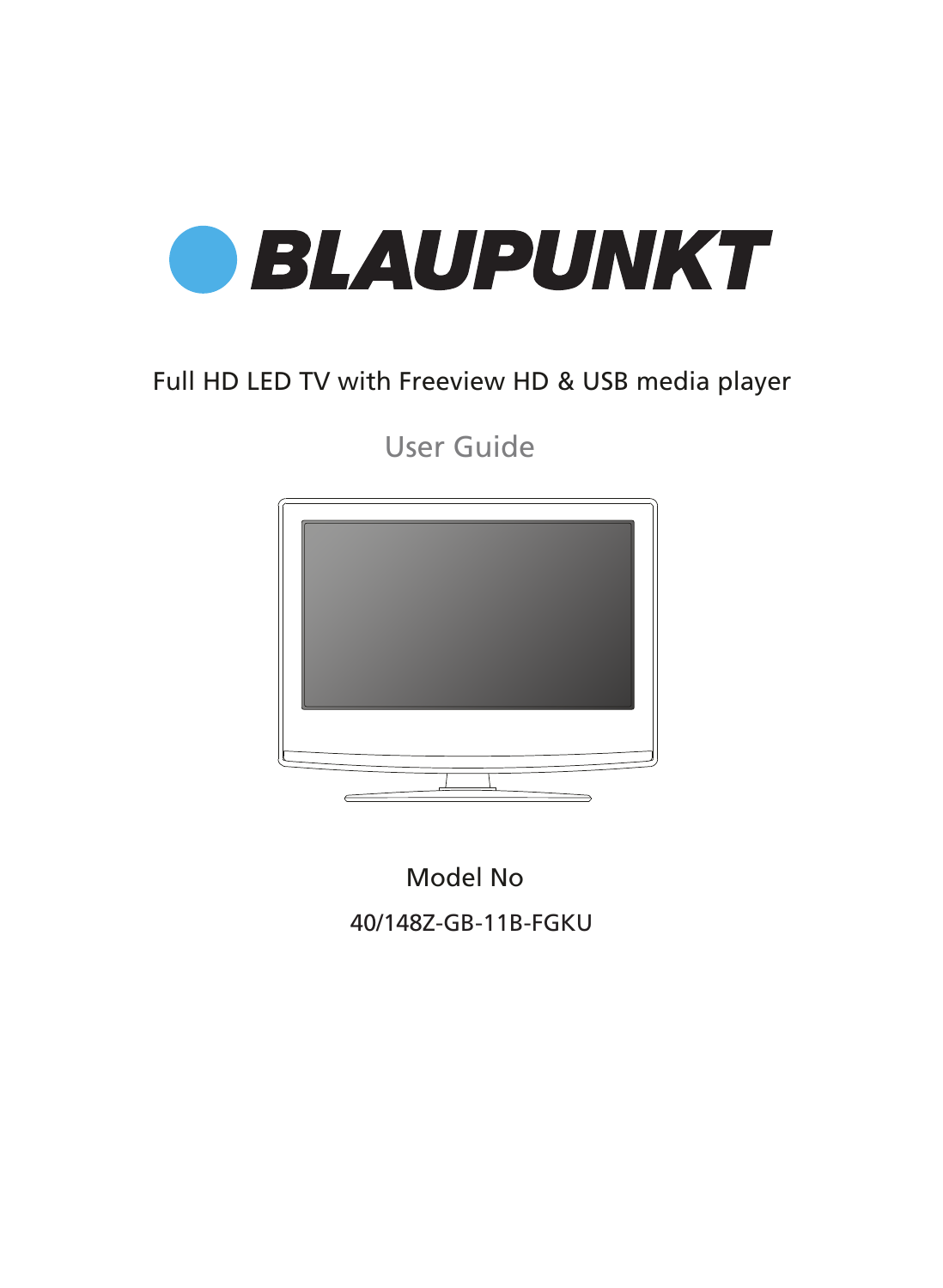### **Important safety instruction**



### **Please read these instructions. All the safety and operating instructions should be read before the appliance is operated.**

#### **Warnings**

• Television sets which weigh 20kg or more must be lifted and carried by at least 2 people.

• This television does not contain any parts that are serviceable by the user. In case of a fault, contact the manufacturer or authorised service department. Exposing the internal parts inside the TV may endanger your life. The manufacturers guarantee does not extend to faults caused by repairs carried out by unauthorised third parties.

To reduce the risk of fire, electric shock or damage to the TV, do not expose it to dust, rain or moisture. Never expose the TV to dripping or splashing and do not place objects filled with liquids on or near the TV.

• Do not connect any external devices (DVD player, games console etc) when the TV is switched on. Disconnect both the TV and device from the mains before connecting. Only switch appliances on when the connection process is complete.

Do not place the television in a confined space and do not obstruct the ventilation openings at the rear of the television.

• When installing on a wall, ensure the TV is at least 5cm from the wall for ventilation.

• Always ensure that the TV's ventilation openings are not covered with items such as newspapers, tablecloths, curtains, etc.

• Dispose of this television and any components including batteries in an environmentally friendly manner. If in doubt, please contact your local authority for details of recycling.

#### **Safety**

• For your safety, this appliance is fitted with a fused 3 pin mains plug. Should the fuse need to be replaced, ensure that any replacement is of the same amperage and approved with the BSI mark.

• Never try and replace the mains plug unless you have adequate qualifications and are legally authorised to do so. In the event that a replacement mains cable is required, contact the manufacturer for a suitable replacement.

• Never use the television if it is damaged in any way.

• Always place the television on a flat level surface avoiding anywhere which may be subject to strong vibration.

• The ideal distance to watch the television is approximately five times the length of the diagonal measurements of the TV screen.

• Ensure the television is not placed on top of the power cable as the weight of the television may damage the cable and cause a safety hazard.

Never place mobile phones, speakers or any other device which may cause magnetic or radio interference, near the television. If interference is apparent, move the device causing the interference away from the television.

• To disconnect the apparatus from the mains, please use the mains plug located on the underside/rear of the TV.

• Ensure that the mains plug is always easily accessible.

#### **WARNING: Excessive noise when using**

**earphones and headphones can cause loss of hearing.**

#### **Maintenance**

• To clean your TV, wipe with a soft, dry cloth. If the surfaces are extremely dirty, use a soft cloth dipped in a soap and water solution or a weak detergent solution.

• Never use alcohol, paint thinner or benzene to clean this unit.

• Before using a chemically treated cloth, read the instructions that came with the cloth carefully.

#### **CAUTION: If water or other liquid enters the television through the display panel surface, a malfunction may occur.**



### **Packaging**

The safest way to transport your item is in the original box/packaging - please save your packaging for this.

• You will need the original box/packaging in the event of warranty/service repair or support. We are unable to carry out warranty/service if you are unable to package the item correctly.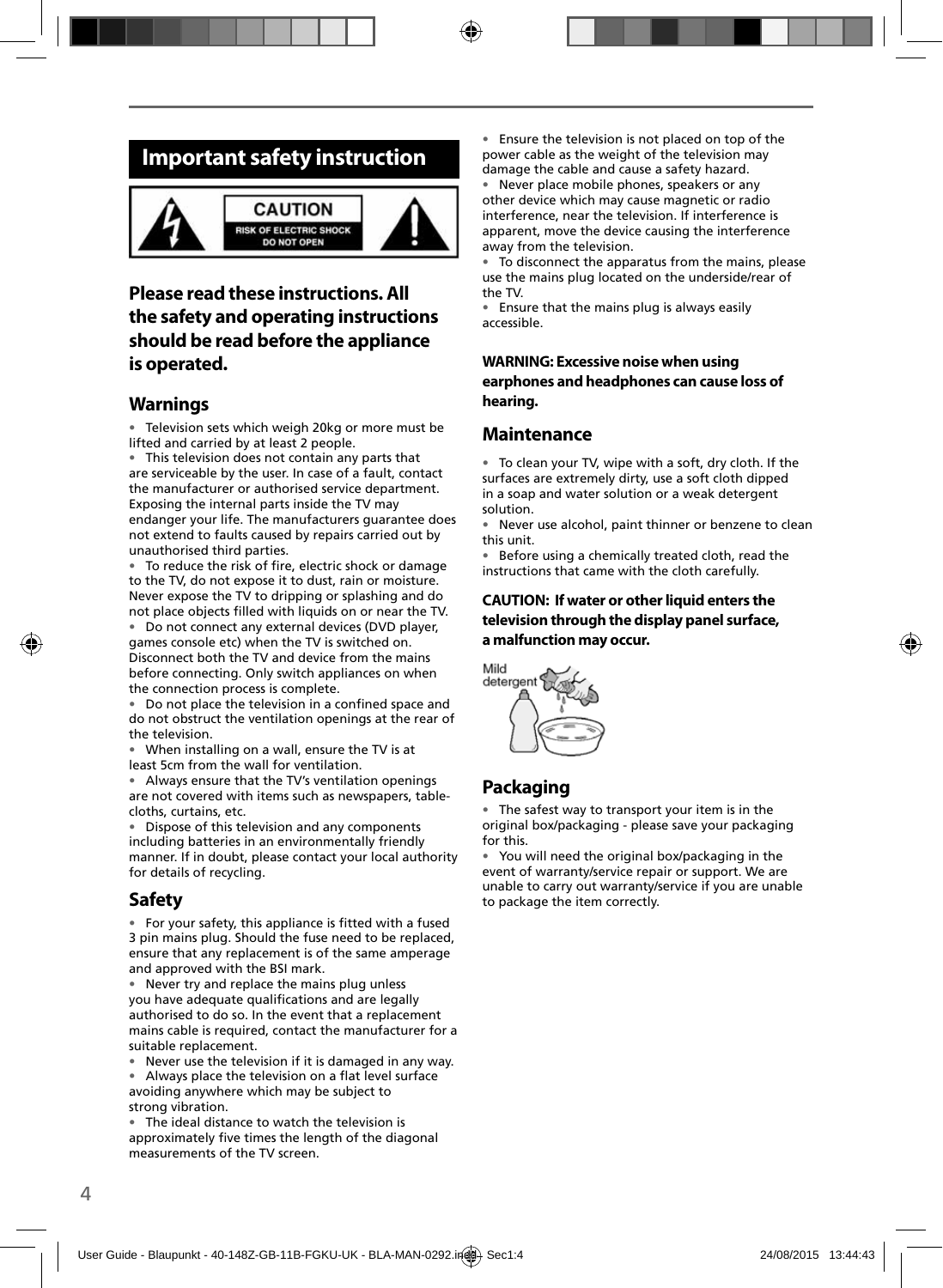#### **Important information regarding use of video games, computers, captions or other fi xed image displays**

The extended use of fixed image program material can cause a permanent "shadow image" on the LCD/LED panel, also known as "screen burn".

This "shadow image" can appear in the background during normal viewing. This type of irreversible LCD/LED panel deterioration can be limited by observing the following steps:

1. Reduce the brightness/contrast setting to a minimum suitable viewing level.

2. Do not display the fixed image for extended periods of time.

3. Turn the power off when not in use.

Examples of images that are more likely to cause "screen burn" are as follows (this is not an exhaustive list):

• TV channel logos: e.g. shopping channel logos and pricing displays - especially if they are bright and stationary. Moving or low-contrast graphics are less likely to cause ageing of the screen.

• Time displays.

• Teletext: Do not view a stationary page for a long period of time

• TV/DVD menus: e.g. listings of DVD disc content.

• Pause mode: Do not leave the TV in pause mode for long periods of time, e.g. when watching DVDs or videos.

**Important: Once 'shadow image/screen burn' occurs, it will never disappear and is not repairable under warranty.**

### **How do I dispose of this product?**

**UK:** Waste electrical products should not be disposed of with household waste. Please dispose of the product at a designated collection point for recycling of WEEE. For your nearest facilities, please see www.recycle-more.co.uk or in store for details.



**ROI:** Waste electrical products should not be disposed of with household waste. Separate disposal facilities exist. Check with your local authority or retailer for recycling advice.



#### **Batteries**

• Do not expose batteries to high temperatures, excessive heat, prolonged sunshine or fire as this may cause leakage, explosion or ignition.

Observe the correct polarity when inserting batteries. • Do not use different types of batteries together or mix old and new batteries.

• Dispose of batteries in an environmentally friendly way.

• Certain regions may regulate the disposal of batteries. Please consult your local authority.

### **Trademarks**

#### **HDMI**

The terms HDMI and HDMI High-Definition Multimedia Interface, and the HDMI Logo are trademarks or registered trademarks of HDMI Licensing, LLC in the United States and other countries.

#### **HDTV**

The "HD TV" Logo is a trademark of DIGITALEUROPE.

#### **HDTV 1080p**

The "HD TV 1080p" Logo is a trademark of DIGITALEUROPE.

#### **DVB**

The DVB logo is the registered trademark of the Digital Video Broadcasting (DVB) project.

#### **FREEVIEW**

The FREEVIEW words and logos are trade marks of DTV Services LTD. © DTV Services Ltd.

#### **SAORVIEW**

SAORVIEW is a registered trademark owned by RTÉ.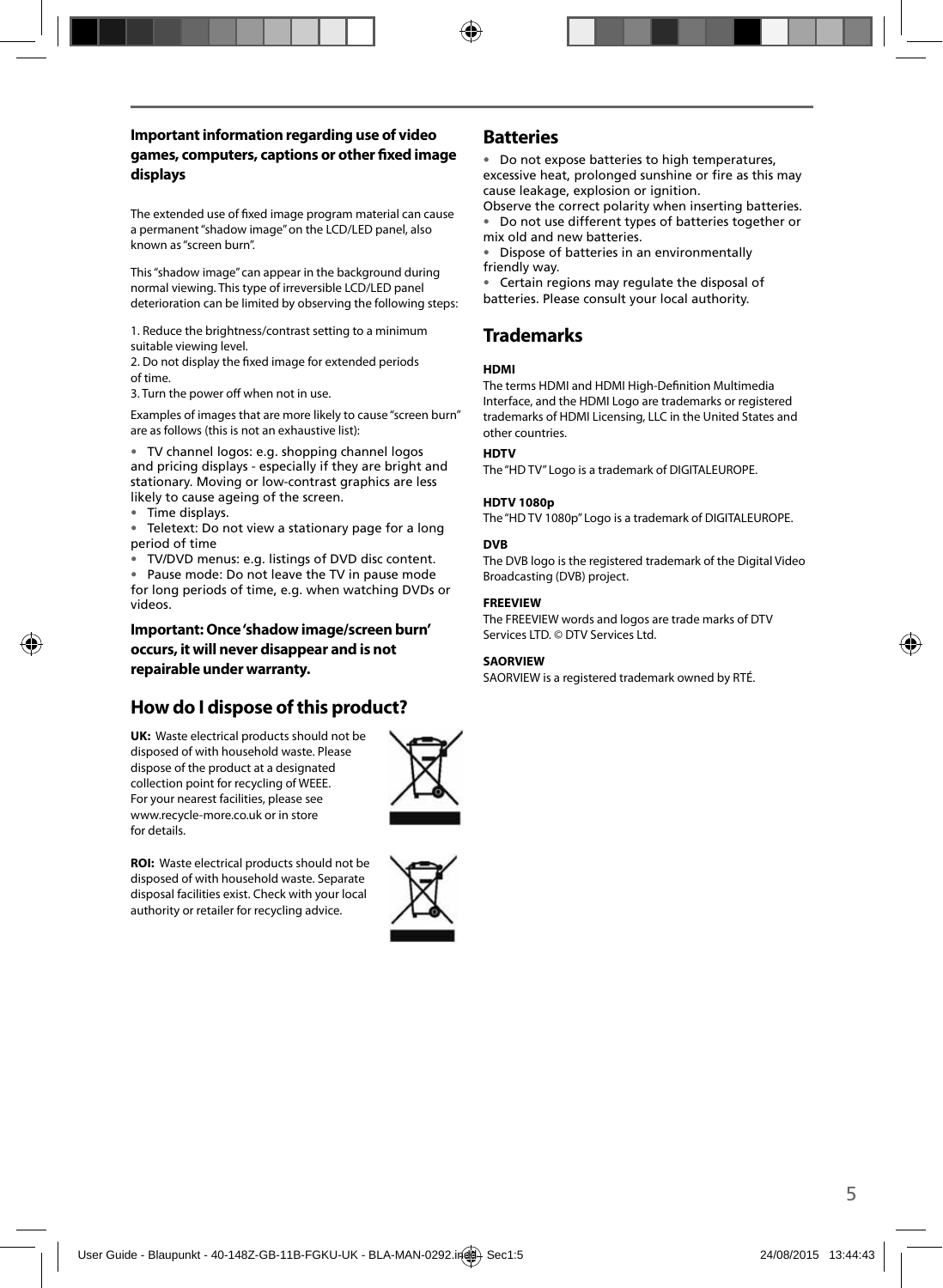# **CONTENTS**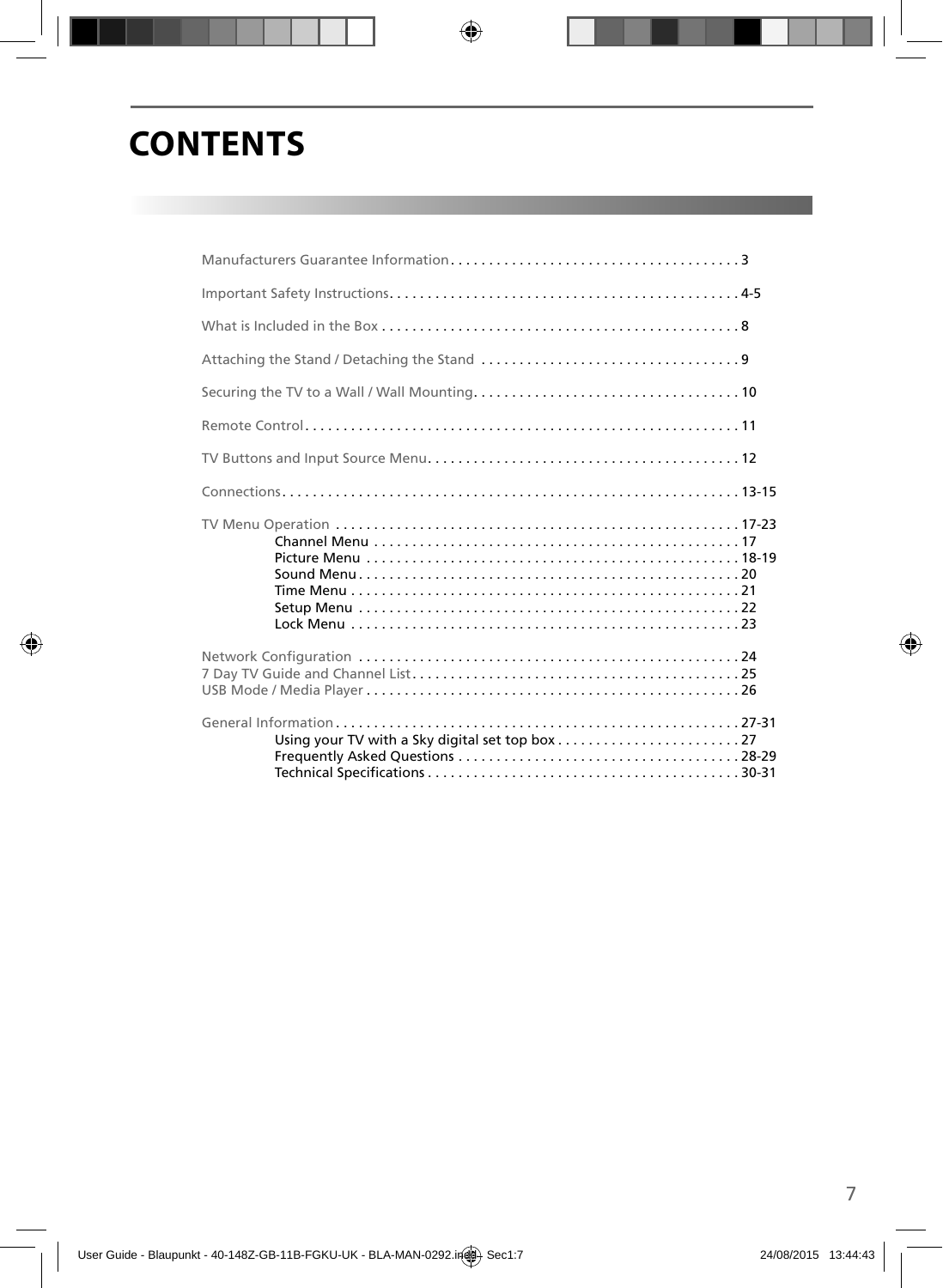## **WHAT IS INCLUDED IN THE BOX**

#### Accessories

Included with this TV are the following accessories

#### 1 x User Guide



#### 1 x Quick Start Guide

Quick Start Guide

#### 1 x TV



1 x RF Cable



#### 1 x Remote Control



#### 2 x AAA Batteries



1 x Mini Component / YPbPr



1 x Mini AV / Composite cable



1 x Stand installation pack



Please save your box/packaging as you will need this in the event of warranty/service repair or support. We are unable to carry out warranty/service if you are unable to package it correctly. The safest way to package your item in the event of warranty/service repair is in it's original box/packaging.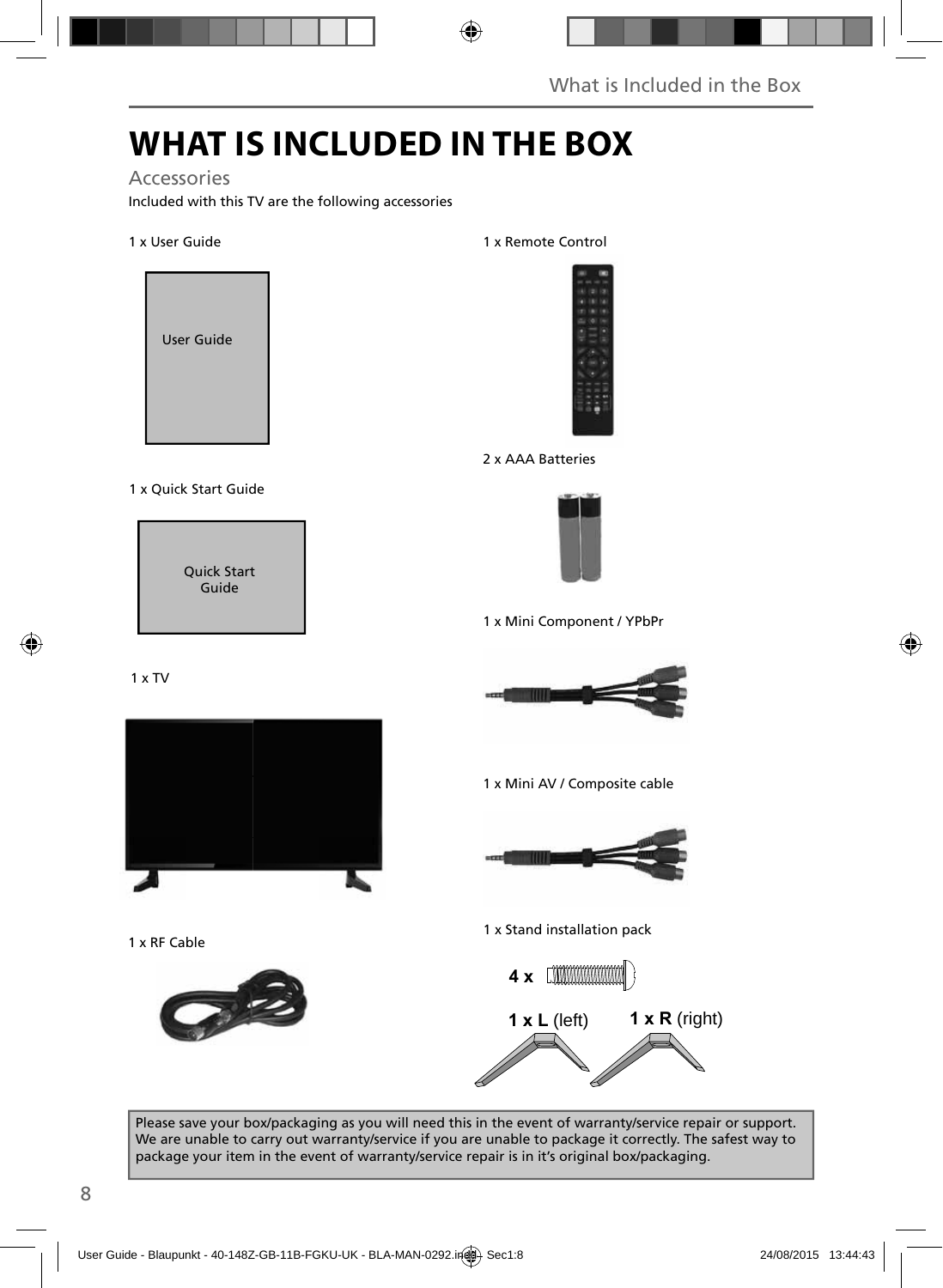# **ATTACHING THE STAND**

Attaching the stand/feet

Screws that are included. To complete the stand/feet installation you will require a cross head screw driver.

### **4 x**



(fig.1) Place the TV set on a flat and clean surface with the panel facing downwards to avoid damage, then fix the stand/feet shown.

**(fig.2)** When the stand feet are installed correctly the stand/feet will be longest at the front of the TV and shortest at the back with the feet pointing away from each other.

**(fig.3)** When the stand/feet are in the correct position, secure the stand/feet to the underside of the TV set using the 4 screws provided.

### Detaching the stand

Remove the screws highlighted then remove the stand/feet from the underside of the TV set.

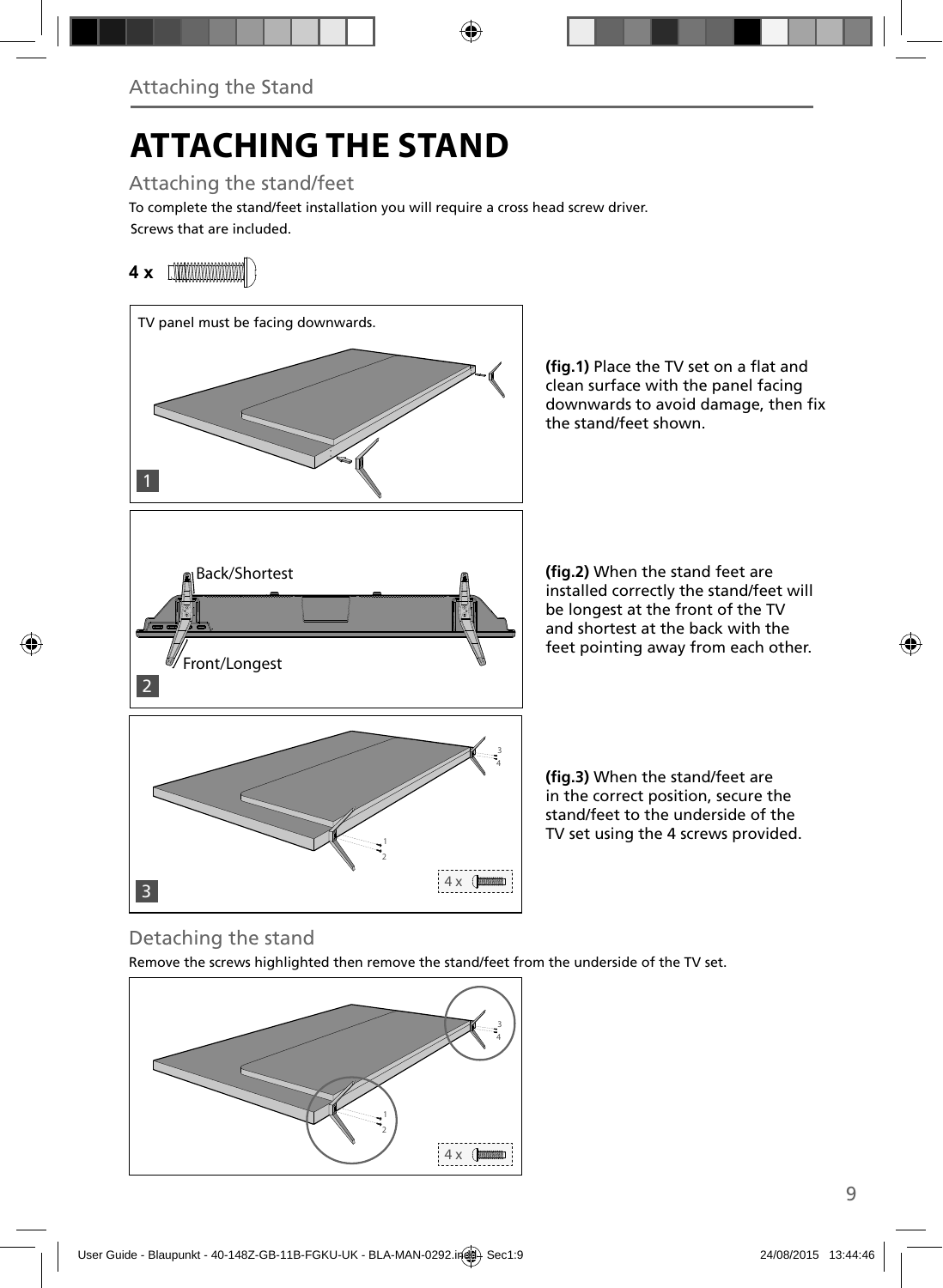## **SECURING THE TV TO A WALL**

### Securing the TV to a wall with anti-tip straps

For maximum security in the home when using a TV with its stand anti-tip straps should be fitted. These are available from supermarket websites and other websites and are an easy, inexpensive and effective way of ensuring your TV stays safely upright. Straps are designed to be attached to the rear of the TV and then tethered to the wall or the furniture the TV is stood on.

#### Note - Please ensure that children do not climb on the TV set.

**A)** Using one or both of the top wall-mounting holes and screws (the screws are already supplied in the wall mounting holes) fasten one end of the fastening cord/s to the TV.



**B)** Secure the other end of the fastening cord/s to your wall. (you will need screws/fixings suitable for your wall type - available separately from most DIY stores).



The Royal Society for the Prevention of Accidents is urging people to take care with flat-screen televisions. RoSPA stated in 2010 that "Toddlers are particularly at risk of pulling flat-screen televisions on to

themselves. They are unsteady on their feet and are attracted by colourful television images." The risk is increased as televisions become lighter.

### Wall Mounting

IMPORTANT - Before drilling any holes in the wall ensure you are not drilling where there could be any electrical wires, water or gas pipes.



1) Remove the four screws highlighted that are supplied in the wall mounting holes.

2) The wall mount can now be easily attached to the mounting holes on the rear of the TV.

For VESA wall mounting information please refer to the Technical Specification page.

For optimum viewing, if wall mounting the TV higher than eye level, the TV should be tilted downwards so that the TV's screen is 'face on'. See fig 1 and 2.



Important – If wall mounting this TV, only use the screws already provided in the wall mounting holes. Using other screws which are longer could cause irreparable damage to internal parts.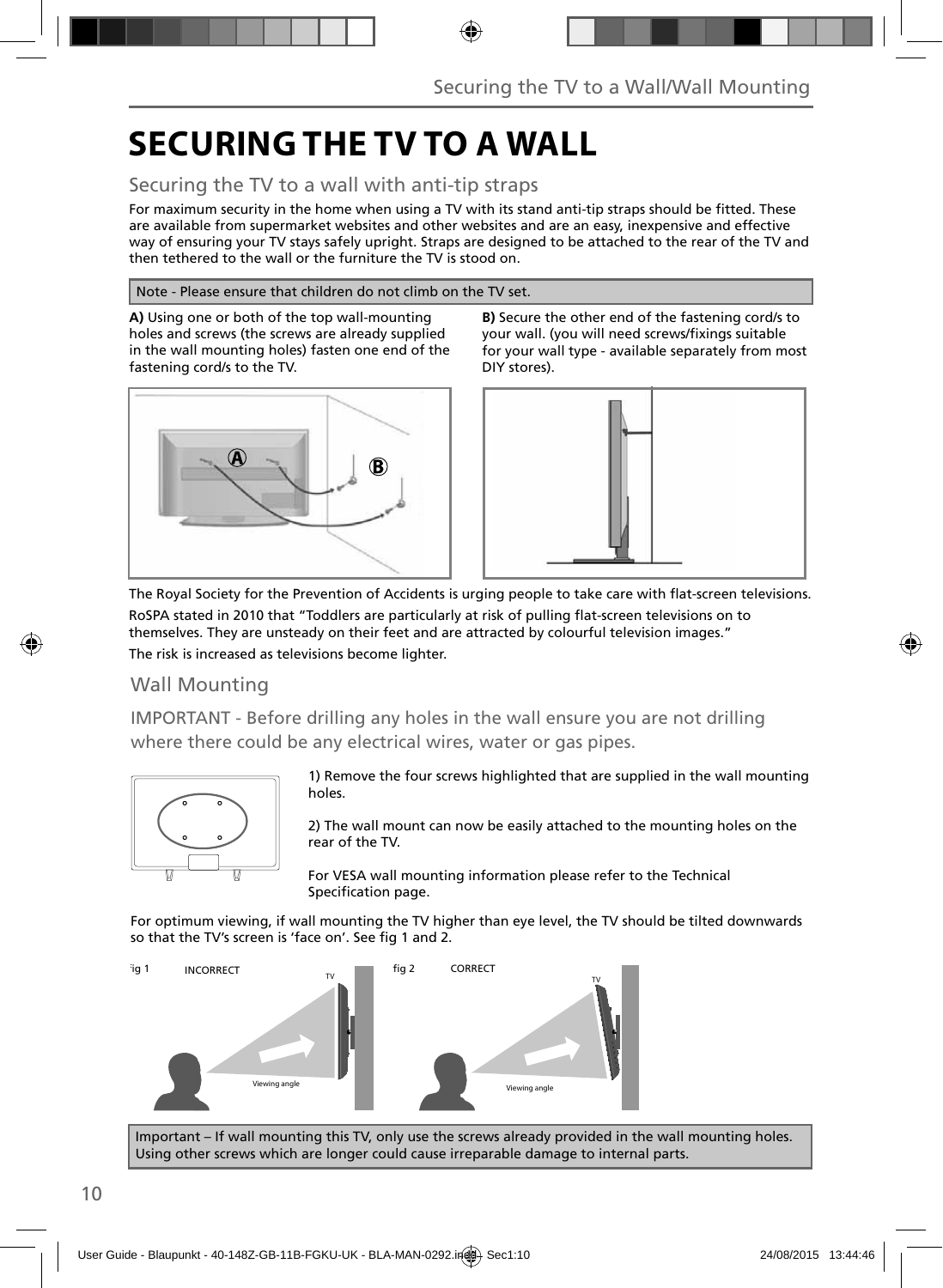## **REMOTE CONTROL**

|                   | STANDBY - Switch on TV when in standby or vice versa<br>MUTE - Mute the sound or vice versa<br>DTV - Switch to Freeview source<br>RADIO - Switch to radio whilst in Freeview source<br><b>The USB - Switch to USB source</b><br>O DVD - Switch to DVD source                                                                                                                                                                                                                                                                                                                                                                           |  |
|-------------------|----------------------------------------------------------------------------------------------------------------------------------------------------------------------------------------------------------------------------------------------------------------------------------------------------------------------------------------------------------------------------------------------------------------------------------------------------------------------------------------------------------------------------------------------------------------------------------------------------------------------------------------|--|
| 2                 | NUMBER BUTTONS - 0 - 9 to select a TV channel directly.<br>TV GUIDE - Opens the 7 Day TV Guide (Freeview mode)<br>$\mathbb{C}$ - To return to the previous channel viewed                                                                                                                                                                                                                                                                                                                                                                                                                                                              |  |
| 3)                | VOL (+/-) - To increase / decrease the sound level<br>P.MODE - Scrolls through picture mode options<br>S.MODE - Scrolls through sound mode options<br>FAV - To display favourites menu<br>$CH (+/-)$ - To increase or decrease the channel being watched<br>MENU - To display OSD menu<br><b>EXIT - To exit all menus</b><br>(A/V/4/M/OK) - Allows you to navigate the on-screen menus<br>and adjust the system settings to your preference<br>SOURCE - To display the input/source menu<br>INFO - Press once for now/next channel information<br>Press twice for programme information about current<br>programme                     |  |
| $\vert 4 \rangle$ | ASPECT - To switch the screen between the different picture<br>formats<br>SLEEP - Press repeatedly to cycle through the sleep options<br>AUDIO - To change the audio language (if available)<br>SUBTITLE - To switch the dialogue at the bottom of the screen<br>(on/off)<br>TEXT - To enter/exit Text<br>TEXT HOLD - Teletext mode - Hold current page which is<br>displayed (Analoque TV)<br>DISPLAY - To switch off the screen when listening to radio<br>TEXT/DVD ZOOM - Zoom function for Teletext and DVD<br>DVD MENU/RECORD - Access the DVD root menu and USB<br>record function                                               |  |
| ▭⊙▷               | - To restart the current chapter<br>To advance forward to the next chapter<br><b>B</b> - To stop the playback/Eject Disc<br>(To EJECT the disc press/hold the ■▲ button for 4 seconds)<br>$\left( \widehat{A} \right)$ - To play in fast rewind mode<br>- To play in fast forward mode<br>- To play/pause<br>DVD SETUP/REC LIST - Opens up DVD Menu or Opens the list<br>of what has been previously recorded<br>$\Box$ $\odot$ $\odot$ GOTO - To go to a specific chapter<br>A-B - Press once to set point, press a second time to return<br>to point<br>© ANGLE - Select different angle of DVD<br>□ ⊙ > REPEAT - To repeat playback |  |
|                   | For Models with Integrated DVD players                                                                                                                                                                                                                                                                                                                                                                                                                                                                                                                                                                                                 |  |
|                   | For Models with PVR Function                                                                                                                                                                                                                                                                                                                                                                                                                                                                                                                                                                                                           |  |



For Models with USB Playback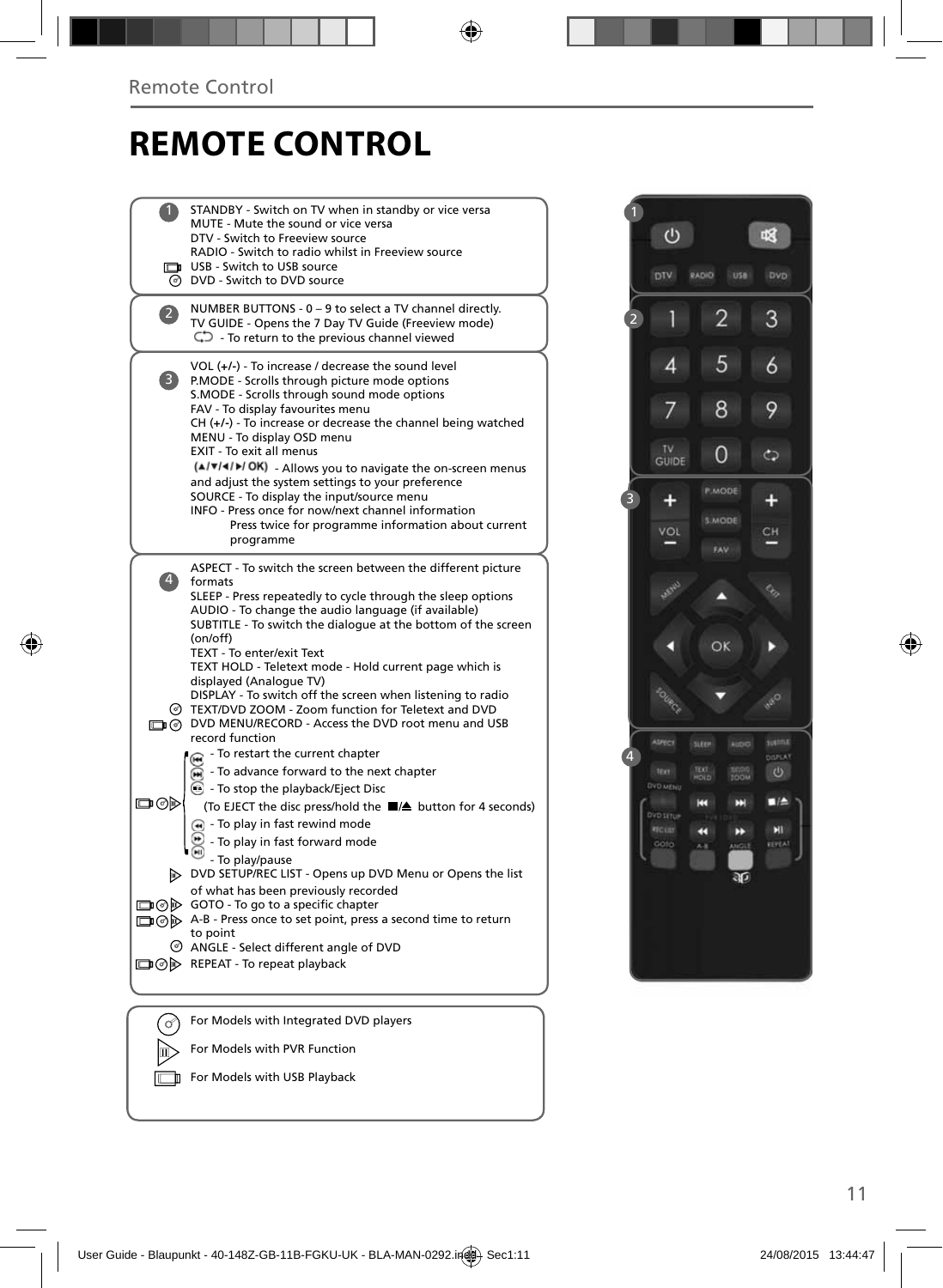## **TV BUTTONS AND INPUT SOURCE MENU**



- Volume down and menu left 6
- Volume up and menu right 7

### Choosing Mode Input/Source

To switch between the different input/ connections.

For further information on input/connections please view 'Connections' pages.

#### A) Using the buttons on the remote control:

1) Press [SOURCE] - The source menu will appear. 2) Press  $[V]$  or  $[\Lambda]$  to select the input you require. 3) Press [OK].

- B) Using the buttons on the Television:
- 1) Press [SOURCE]. 2) Scroll up / down using CH+/ CH- buttons to the input/source you require. 3) Press Vol+ to change input/source to the one selected.



Example of Source menu depending on the TV model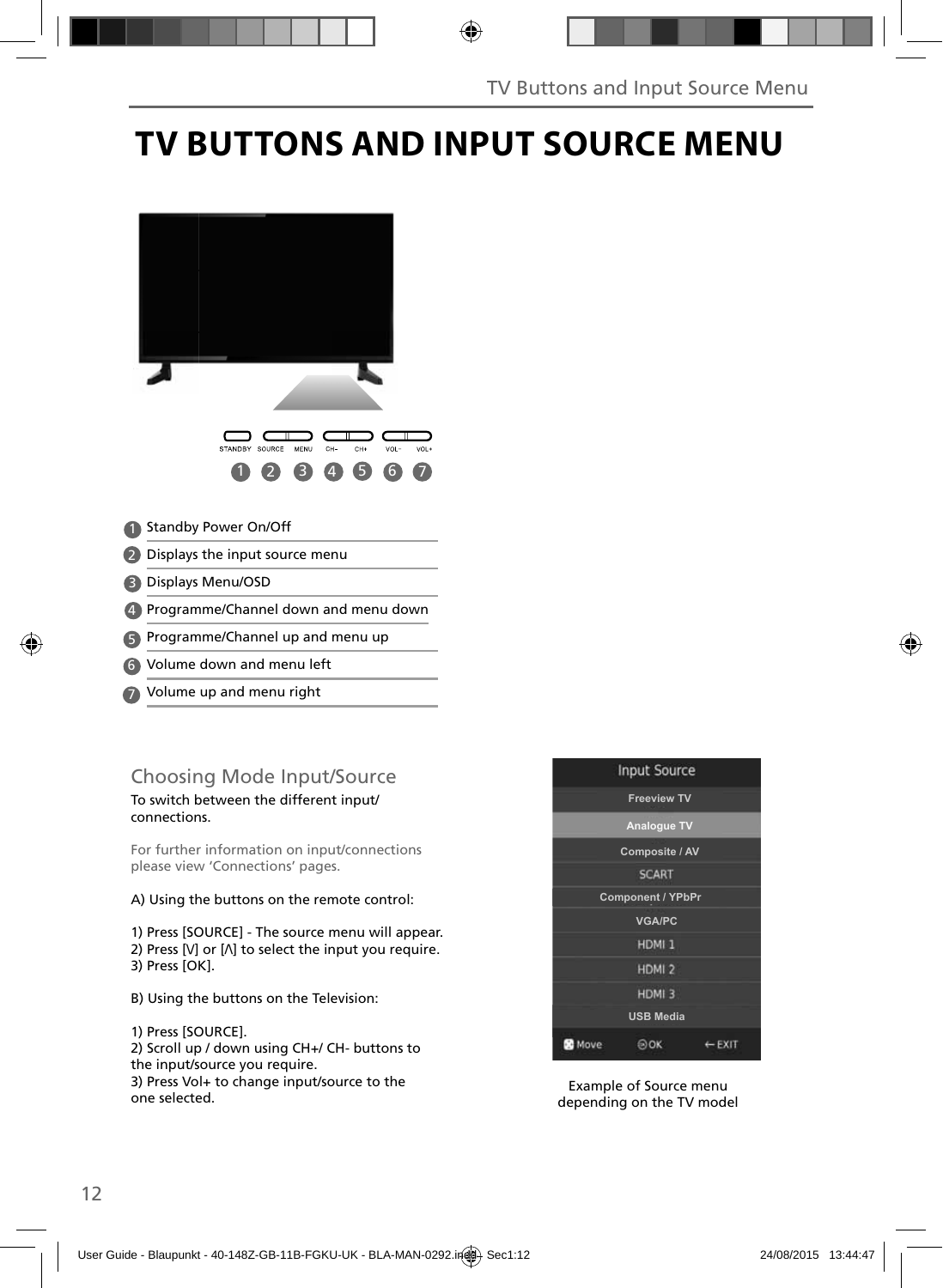# **CONNECTIONS**



| LAN | HDMI1 | 28<br>HDM <sub>2</sub> | WWWW<br><b>SCART</b> | ٥<br>VGA/PC (Audio in) | <b>USSE</b><br>۰<br>1 ത<br>VGA/PC IN |
|-----|-------|------------------------|----------------------|------------------------|--------------------------------------|
| A   | B.    |                        |                      |                        |                                      |

| ⊚<br>FF IN | HDM 3 | lu<br>CI CARD IN | O<br>Y Pb Pr | O<br>AV IN | USB | Digital Audio<br>Output | ٥<br>ക<br><b>EARPHONE</b> |
|------------|-------|------------------|--------------|------------|-----|-------------------------|---------------------------|
| G          |       |                  |              |            |     |                         |                           |

| $\boldsymbol{\mathsf{A}}$ | LAN*              | Network Connection   | O           | HDMI3         | HDMI input              |
|---------------------------|-------------------|----------------------|-------------|---------------|-------------------------|
| ß                         | HDMI <sub>1</sub> | <b>HDMI</b> input    | a           | CI CARD IN    | Common Interface module |
|                           | HDMI <sub>2</sub> | HDMI input           | O           | YPbPr         | HD input (Ypbpr)        |
| D                         | <b>SCART</b>      | <b>SCART</b> input   | (K          | AV in         | Video Input             |
| ê                         | VGA PC Audio In   | 3.5mm PC audio input | Œ           | 2 x USB       | USB port                |
| ß                         | VGA PC            | VGA-PC input         | M           | Digital Audio | Digital Audio output    |
| G                         | RF IN             | RF / TV Aerial Input | $\mathsf N$ | Earphones     | Earphone Input          |

\*The LAN/Ethernet port is used only for Freeview HD/Pay TV services. It is not intended to be used for internet/network use.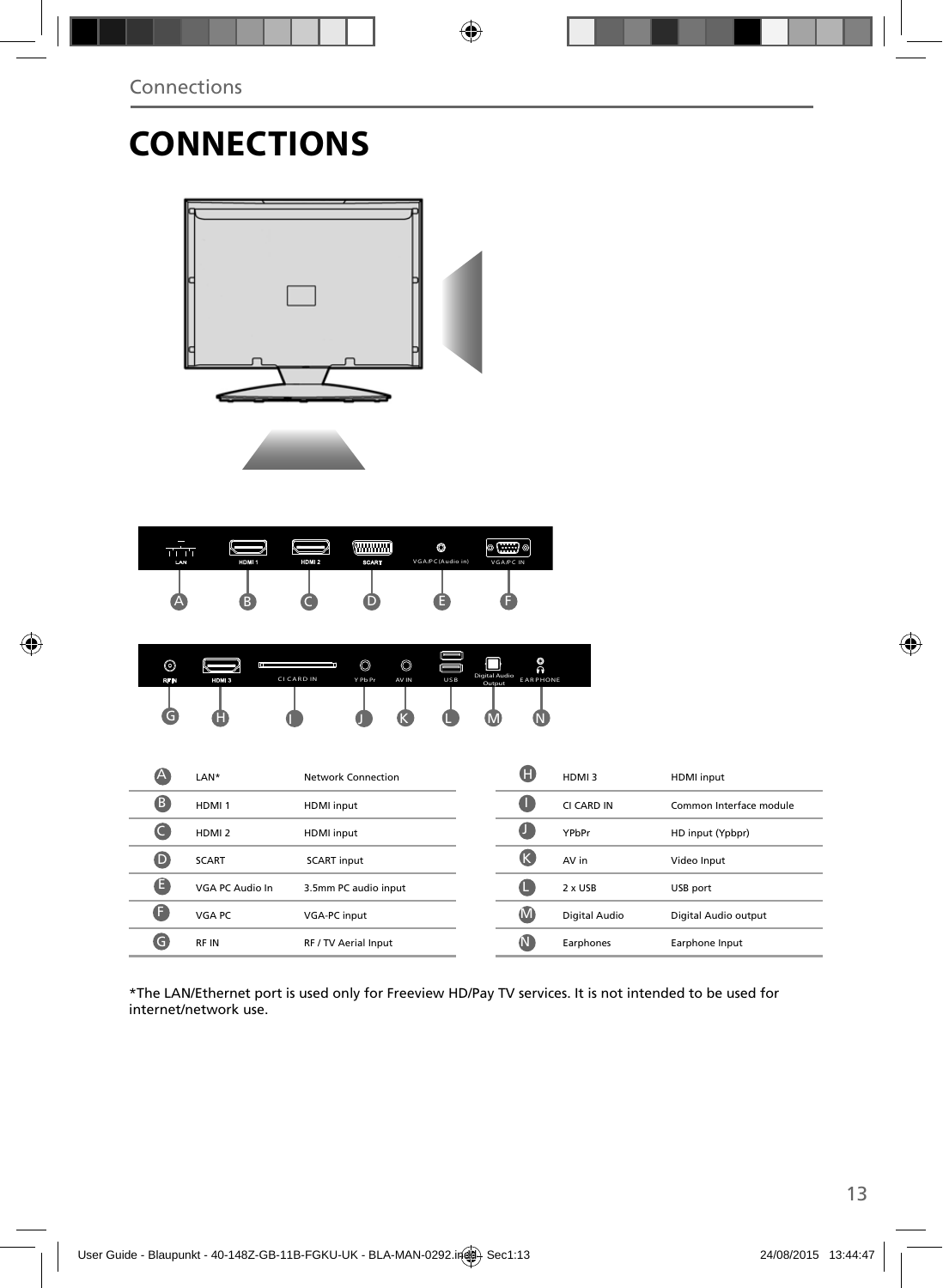# **CONNECTIONS**

Note: Connecting cables are shown for example only and may not be included. Please check 'What Is Included In The Box' page.

### Connecting to a device with Composite AV/Video output

TV Source should be set to Composite/AV



### Connecting to a device with SCART output

TV source should be set to SCART



### Connecting to a device with HDMI output

A HDMI cable can output both video and audio and enables you to enjoy digital-quality video and audio with minimal loss of quality.

TV Source should be set to the corresponding HDMI port (HDMI 1, HDMI 2 etc)



Note: This model TV can not be used as a PC/laptop monitor via the HDMI input. The HDMI Input is provided to view digital content with compatible external devices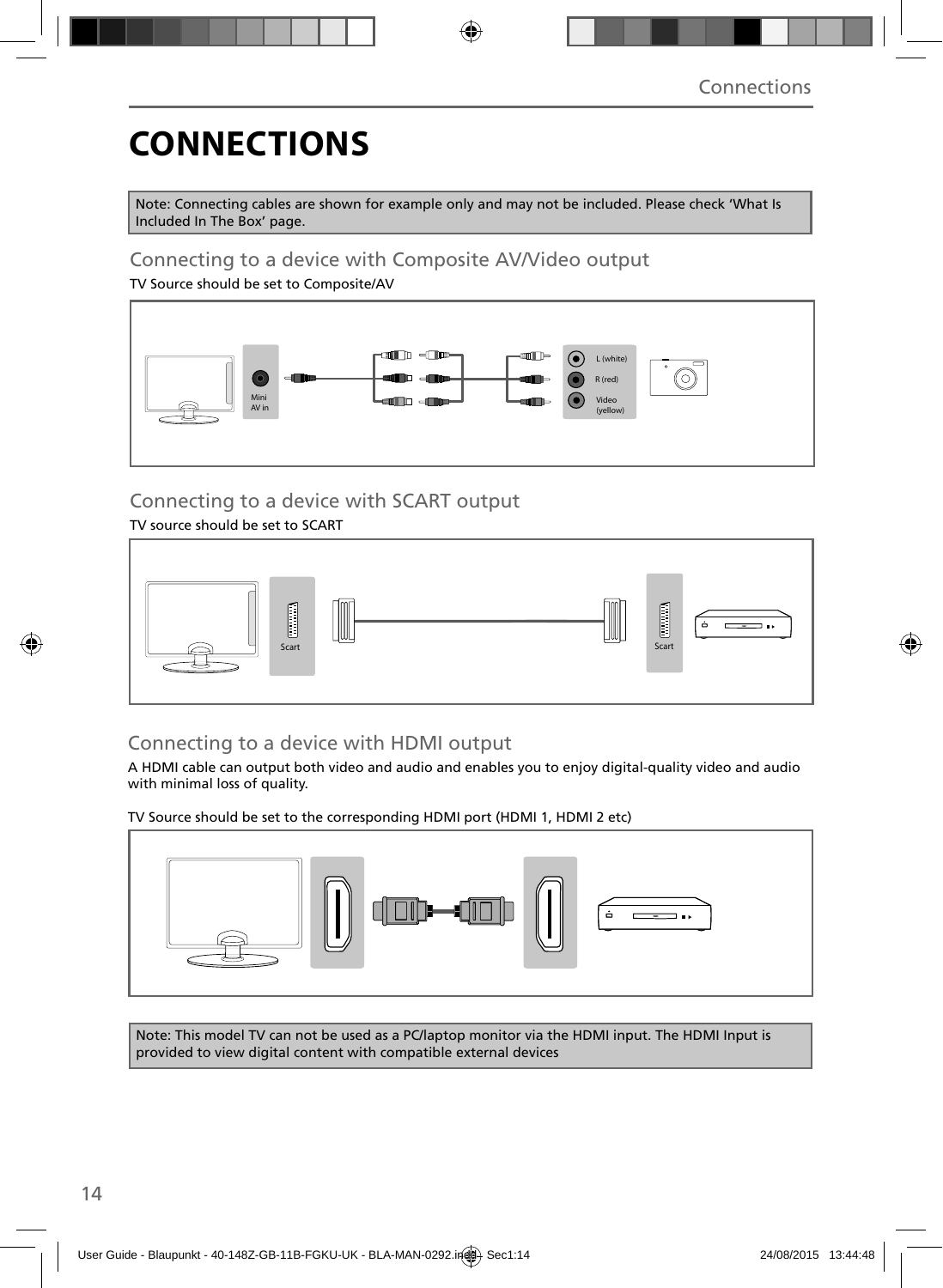# **CONNECTIONS**

### Connecting to a device with Component/YPbPr output

If you are supplied with a cable from the device which has RED, GREEN, BLUE, RED & WHITE connectors you must connect via Component (for picture) and by phono cable (for sound).

TV Source should be set to Component/YPbPr



Connecting to a device with VGA/PC output (Laptop or Desktop Computer) TV Source should be set to VGA/PC



### Connecting to an external audio device (Amplifiers, Surround Sound, Sound Bars etc)

When connecting via the TV's 3.5mm Earphone output, this will disable the TV speakers.

There are two options when connecting a device via the 3.5mm Earphone Output and the Digital Optical Audio Output



Connecting an Ethernet/Network cable

The Ethernet port is used only for Freeview HD services only.

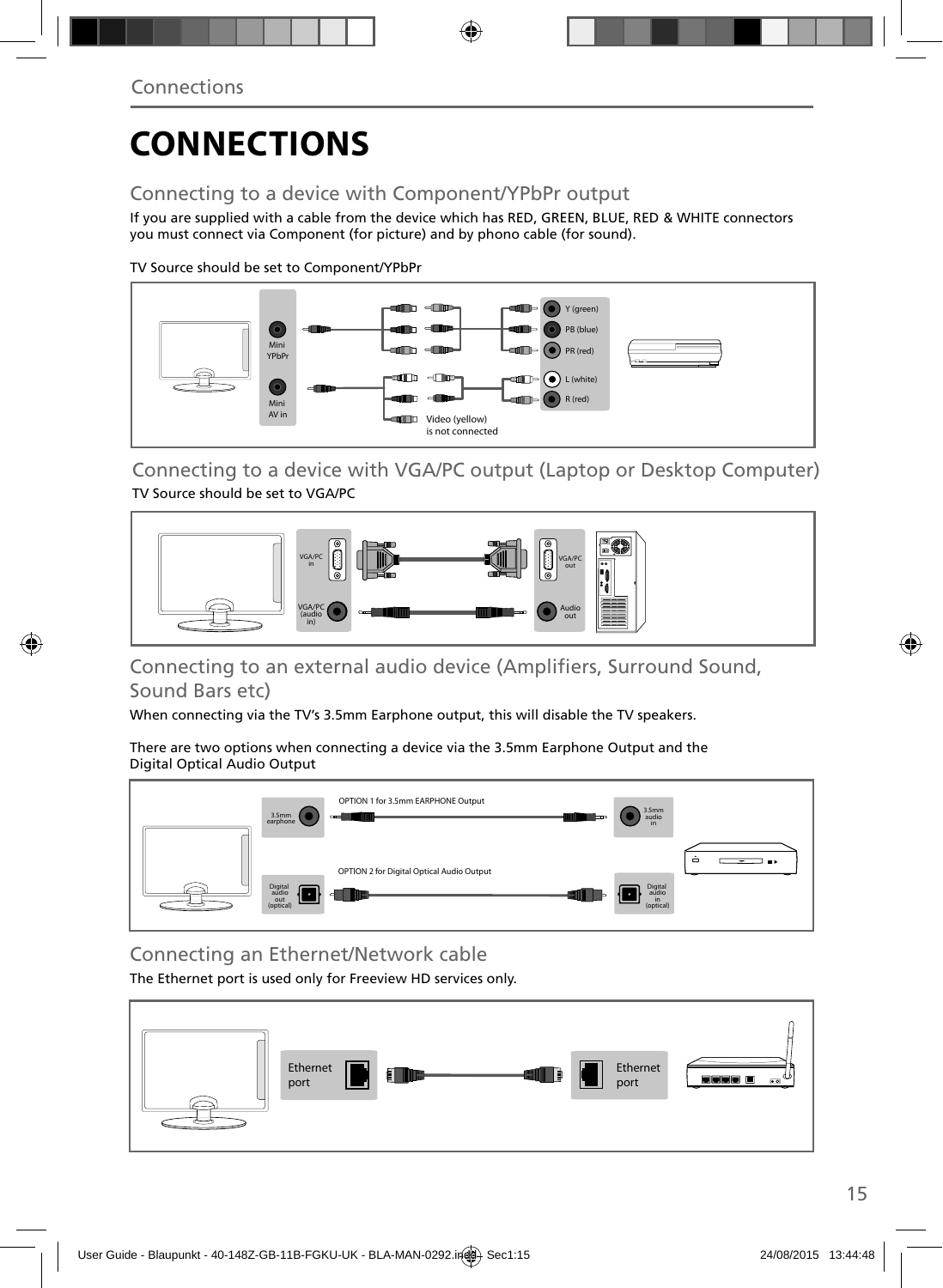## **CHANNEL MENU**





To access this menu, press [MENU] button on the remote control. To select a sub menu press [OK]

If you wish to make changes to any of the default settings, use the scroll  $\Box \blacktriangledown \blacktriangleright \blacktriangleleft$  buttons. To confirm any settings press [OK] button. To exit this menu at anytime, press [EXIT] button.

Auto Tuning - Allows you to retune the television for all digital channels, digital radio stations and

#### analogue devices

Freeview Manual Tuning - Allows you to manually tune your digital signal

Analogue Tuning - Allows you to manually tune your analogue signal

Channel Edit - Allows you to delete, move, skip and favourite channels

|                    | <b>Channel Edit</b>        |
|--------------------|----------------------------|
| 1 BBC ONE          | <b>LIBRARY</b>             |
| 2 BBC TWO          |                            |
| 3 ITV              | <b>DTET</b>                |
| 4 Channel 4        | <b>LOTAL</b>               |
| 5 Channel 5        | $5000 - 1$                 |
| 6 ITV2             | 10000                      |
| <b>7 BBC THREE</b> | <b>LOTH:</b>               |
| 9 BBC FOUR         | <b>DV</b>                  |
| 10 ITV3            | <b>COTWIL</b>              |
| 11 PICK            | <b>LOTAL</b>               |
| <b>Delete</b>      | <b>Move</b><br><b>Skip</b> |
| Move<br>$\odot$ OK | Menu<br>Fay                |

Important: To receive Freeview channels, in particular Freeview HD channels, you will need a Digital TV aerial and be in a good Freeview coverage area. You can check coverage for your postcode at www.freeview.co.uk

Please note that any Freeview HD channels found during tuning will be placed in channel positions above 100. For example, 101 (BBC1 HD) 102 (BBC2 HD) etc.

Signal Information - Allows you to view signal frequency, signal quality and signal strength CI Information - Pay per view services require a "smartcard" to be inserted into the TV. If you subscribe to a pay per view service the provider will issue you with a 'CAM' and a "smartcard". The CAM can then be inserted into the COMMON INTERFACE PORT (CI Card In) Schedule List - Lists your programme reminders

Software Update (OAD) - Switch on/off OAD updates

Tip: If you do not press any buttons for 30 seconds, the menu will automatically exit. You can change the length of time before the menu exits automatically - see 'OSD Timer' in the Time Menu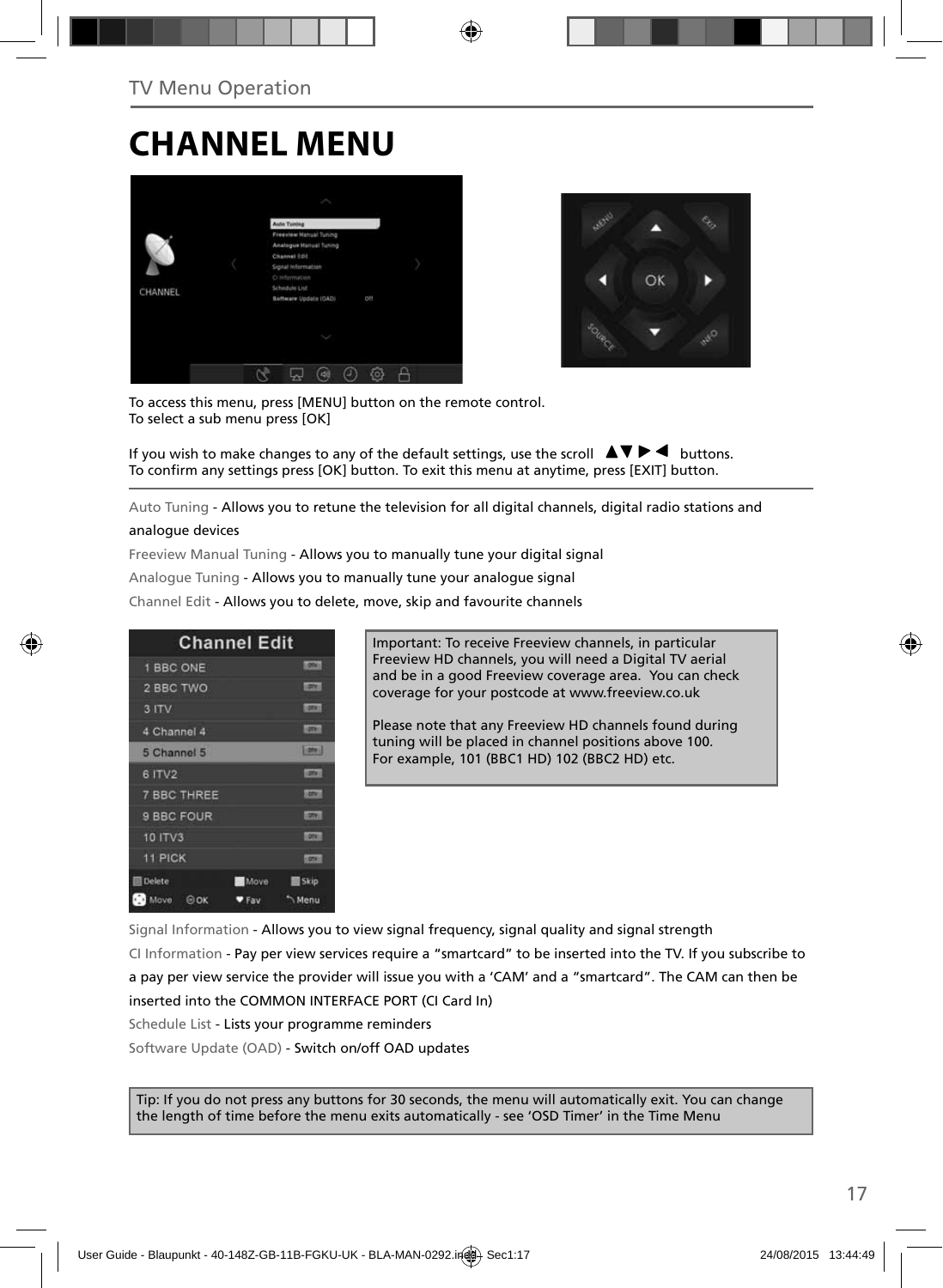## **PICTURE MENU**





To access this menu, press [MENU] button on the remote control and scroll right. To select a sub menu press [OK]

If you wish to make changes to any of the default settings, use the scroll  $\Box \blacktriangledown \blacktriangleright \blacktriangleleft$  buttons. To confirm any settings press [OK] button. To exit this menu at anytime, press [EXIT] button.

| Dynamic                                                    | Recommended settings for fast moving pictures              |  |  |
|------------------------------------------------------------|------------------------------------------------------------|--|--|
| Standard                                                   | <b>Standard settings</b>                                   |  |  |
| Mild                                                       | Set to be lighter in colour and less bright                |  |  |
| Personal                                                   | Lets you manually alter all the settings                   |  |  |
| Economy                                                    | Power saving mode which reduces the energy used by up to   |  |  |
|                                                            | 25% (by reducing the power to the LED/LCD panel).          |  |  |
| In Economy mode, the TV will switch itself to Standby mode |                                                            |  |  |
|                                                            | after 3-5 hours in the event that the TV buttons or remote |  |  |
|                                                            | control buttons are not pressed (change the picture mode   |  |  |
|                                                            | to another setting to de-activate this function)           |  |  |

**Picture Mode** - Choose from the following presets:

You can make the following adjustments in **Personal** mode:

Contrast - Switch the balance between black and white.

Brightness - Increase or decrease the brightness of the picture.

Colour - Increases the colour from black and white.

Tint - Lets you increase or decrease the level of tint within the picture

(only available in VGA/PC source mode).

Sharpness - Increase or decrease the sharpness of the picture.

**Colour Temperature** Choose from the following presets:

| Normal | Default settings                  |
|--------|-----------------------------------|
| Warm   | Increases red within the picture  |
| Cold   | Increases blue within the picture |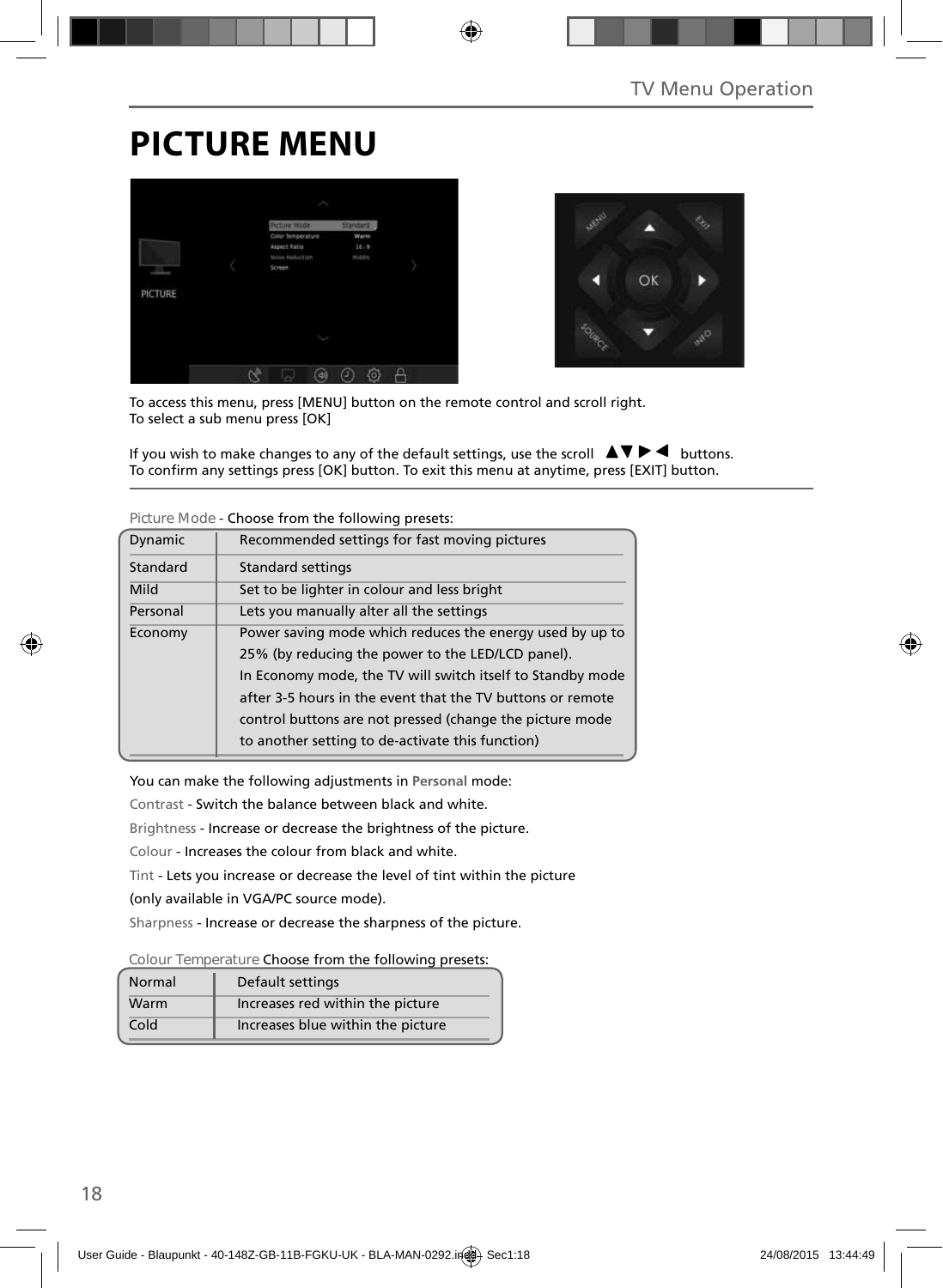# **PICTURE MENU**





To access this menu, press [MENU] button on the remote control and scroll right. To select a sub menu press [OK]

If you wish to make changes to any of the default settings, use the scroll  $\blacktriangle \blacktriangledown \blacktriangleright \blacktriangleleft$  buttons. To confirm any settings press [OK] button. To exit this menu at anytime, press [EXIT] button.

Aspect Ratio - Within the UK the picture format varies depending on the channel/broadcast. There are a

number of different options to best meet your needs

Point2Point Automatically displays the best picture format so the picture is in the correct position. Black lines may appear at the top/bottom and/or sides.

16:9



Fills the screen with a regular 16:9 signal and 4:3 picture format will be stretched to fill the screen

Original Will display the picture from the broadcaster without any change

Zoom1 and Zoom2



The picture is the correct proportion but zoomed in to fill the screen

4:3 **Displays the 4:3** 

picture in its .<br>original size. Side bars are shown to fill the 16:9 screen

**Noise Reduction** - Choose from the following presets:

| Off    | Turns noise reduction off  |  |
|--------|----------------------------|--|
| Low    | Minor system adjustment    |  |
| Middle | Medium system adjustments  |  |
| High   | Maximum system adjustments |  |
|        |                            |  |

**Screen - Allows you to adjust screen settings when TV is used a PC monitor and the TV is set to the VGA/PC source.**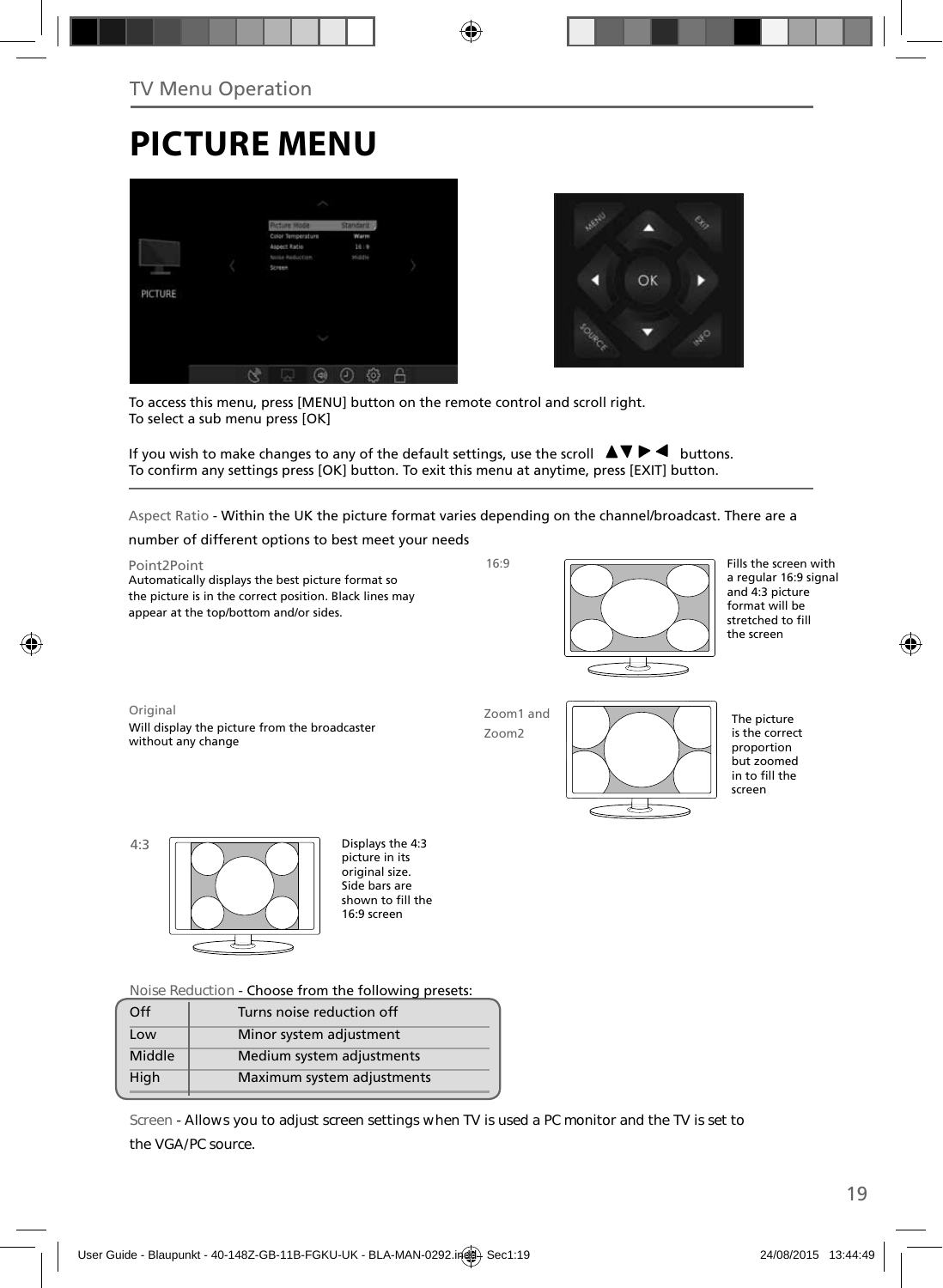## **SOUND MENU**





To access this menu, press [MENU] button on the remote control and scroll right. To select a sub menu press [OK]

If you wish to make changes to any of the default settings, use the scroll  $\blacktriangle \blacktriangledown \blacktriangleright \blacktriangleleft$  buttons. To confirm any settings press [OK] button. To exit this menu at anytime, press [EXIT] button.

**Sound Mode** - Choose from the following presets

| Standard     | Default settings                        |
|--------------|-----------------------------------------|
| <b>Music</b> | Emphasises music over voices            |
| Movie        | Provides live and full sound for movies |
| Sports       | Emphasises sound for sports             |
| Personal     | Selects your personal sound settings    |

 **Tip:** Equaliser settings can only be adjusted when the sound mode 'Personal' is selected.

Balance - To switch the sound between the left and right speakers

Auto Volume Level (AVL) - When 'on' is selected, the volume will attempt to stay at a constant level

regardless of TV programme and advertisements

Surround Sound - Allows you to turn the function On or Off

Audio Description - This allows the user to increase and decrease the AD (Audio Description) volume level.

(Audio Description is a service available on certain programmes. It provides a description of what is

happening during the selected programme for a person who is visually impaired)

Digital Output - This is the digital COAX audio output. Choose from the following options:

| Off        | To turn off Digital Output                                                            |
|------------|---------------------------------------------------------------------------------------|
| Auto       | Selects the best settings automatically                                               |
| <b>PCM</b> | Select this option if you are connecting to a Stereo Hi-fi via coax cable (Pulse-code |
|            | modulation (PCM) is a digital representation of an analogue signal)                   |

Audio Delay - Enables the user to adjust setting to sync picture and audio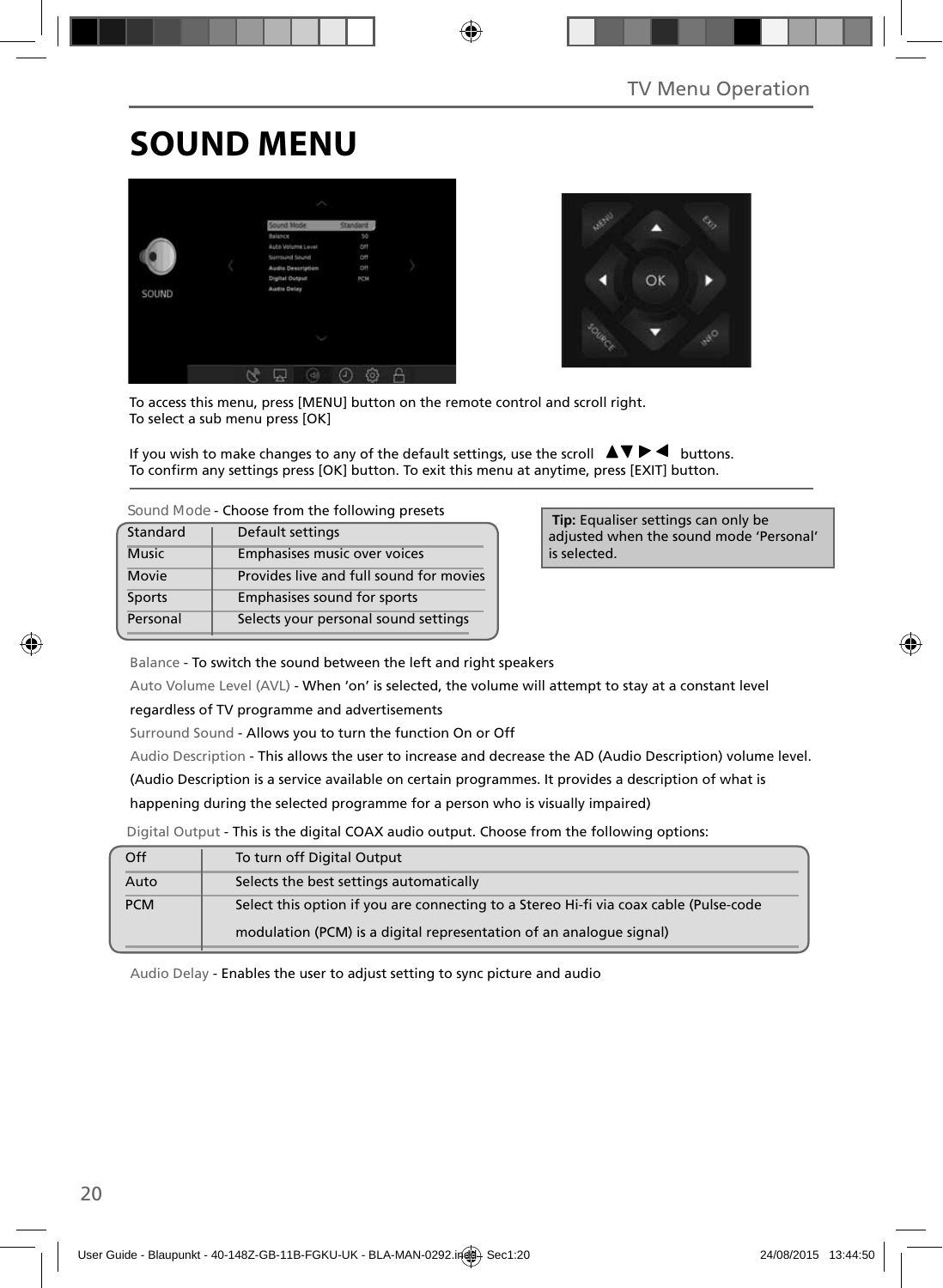### **TIME MENU**





To access this menu, press [MENU] button on the remote control and scroll right. To select a sub menu press [OK]

If you wish to make changes to any of the default settings, use the scroll  $\Box \blacktriangledown \blacktriangleright \blacktriangleleft$  buttons. To confirm any settings press [OK] button. To exit this menu at anytime, press [EXIT] button.

Clock - Shows the date and time

Time Zone - Change your current time zone

Sleep Timer - Lets you set the sleep timer so the television automatically switches off after a set amount of

time. Off -> 10min -> 20min -> 30min -> 60min -> 90min -> 120min -> 180min -> 240min

OSD Timer - Lets you adjust the amount of time the On Screen Menu stays on the screen before

#### disappearing

Auto standby - Set Auto standby between 3 hours, 4 hours and 5 hours ( to turn off this function you must exit Home Mode in the Picture Menu)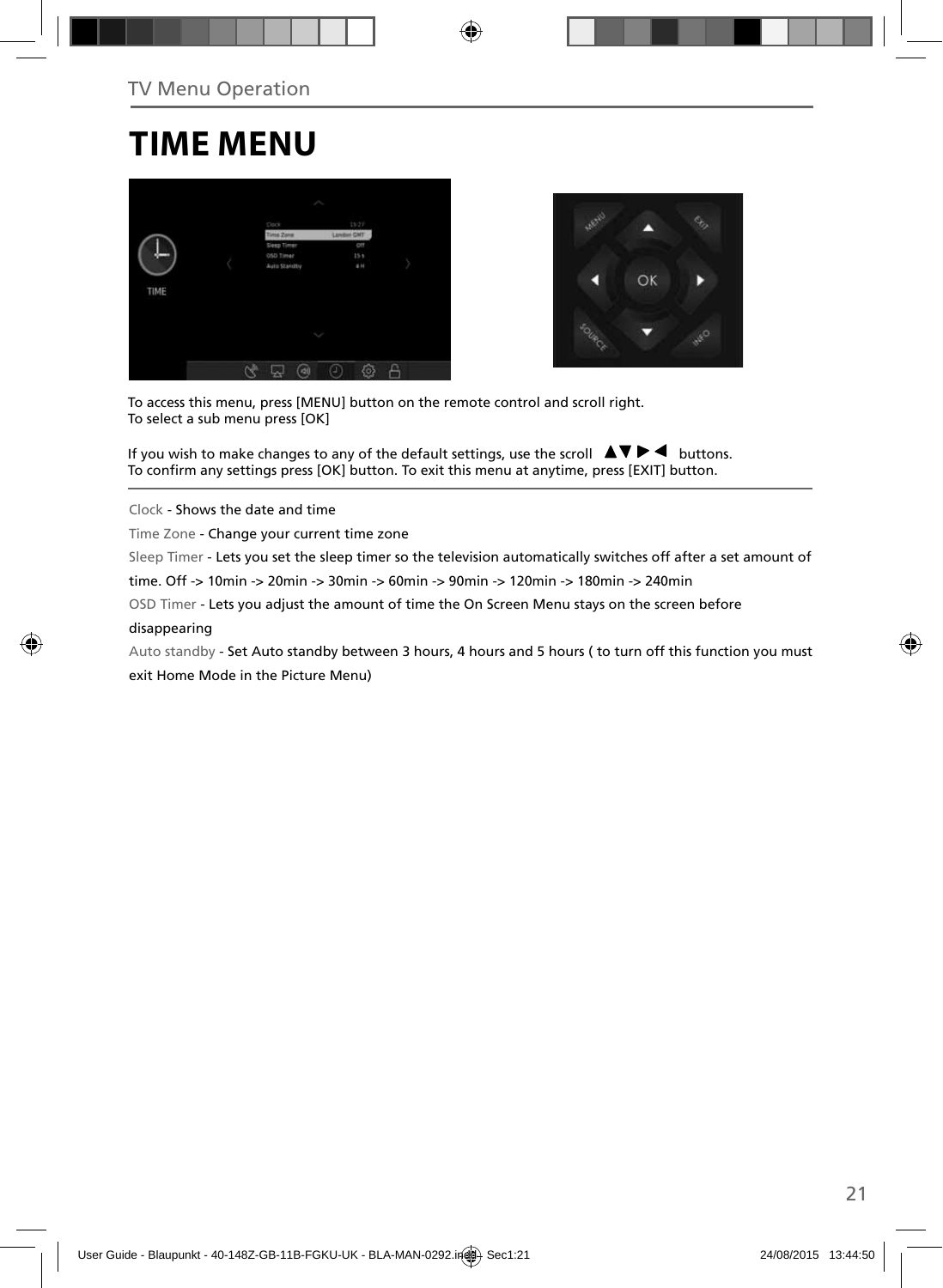## **SETUP MENU**





To access this menu, press [MENU] button on the remote control and scroll right. To select a sub menu press [OK]

If you wish to make changes to any of the default settings, use the scroll  $\Box \Box \blacktriangleright \blacktriangleleft$  buttons. To confirm any settings press [OK] button. To exit this menu at anytime, press [EXIT] button.

Language - Allows you to change the language of the menu

Audio Language - Shows the current audio language

Subtitle Language - Shows the current subtitle language

Hearing Impaired - This allows the user to turn on the Hearing Impaired function, this produces subtitles

on the screen which provide a description of what is happening during the selected program.

Blue Screen - Changes the background when there is no input between clear and a blue background (Only available on some sources)

Network Configuration - Allows you to manually set your network settings on the TV (for more information please see 'Network Configuration' page

First Time Installation - Allows you to access the First Time Installation menu and retune the TV set HDMI CEC (Consumer Electronic Control) - Allows HDMI devices to control each other and allows the user to operate multiple devices with one remote control. (only available with compatible devices) Reset TV - This resets the menus to factory settings and clears all the TV channels from the television. Software Update (USB) - From time to time we may release new firmware to improve the operation of the television (available to download). This menu lets you install the new software/firmware onto the television. Further details of how to do this will be issued with the firmware. Contact the helpline or refer to the 'product support' section of the website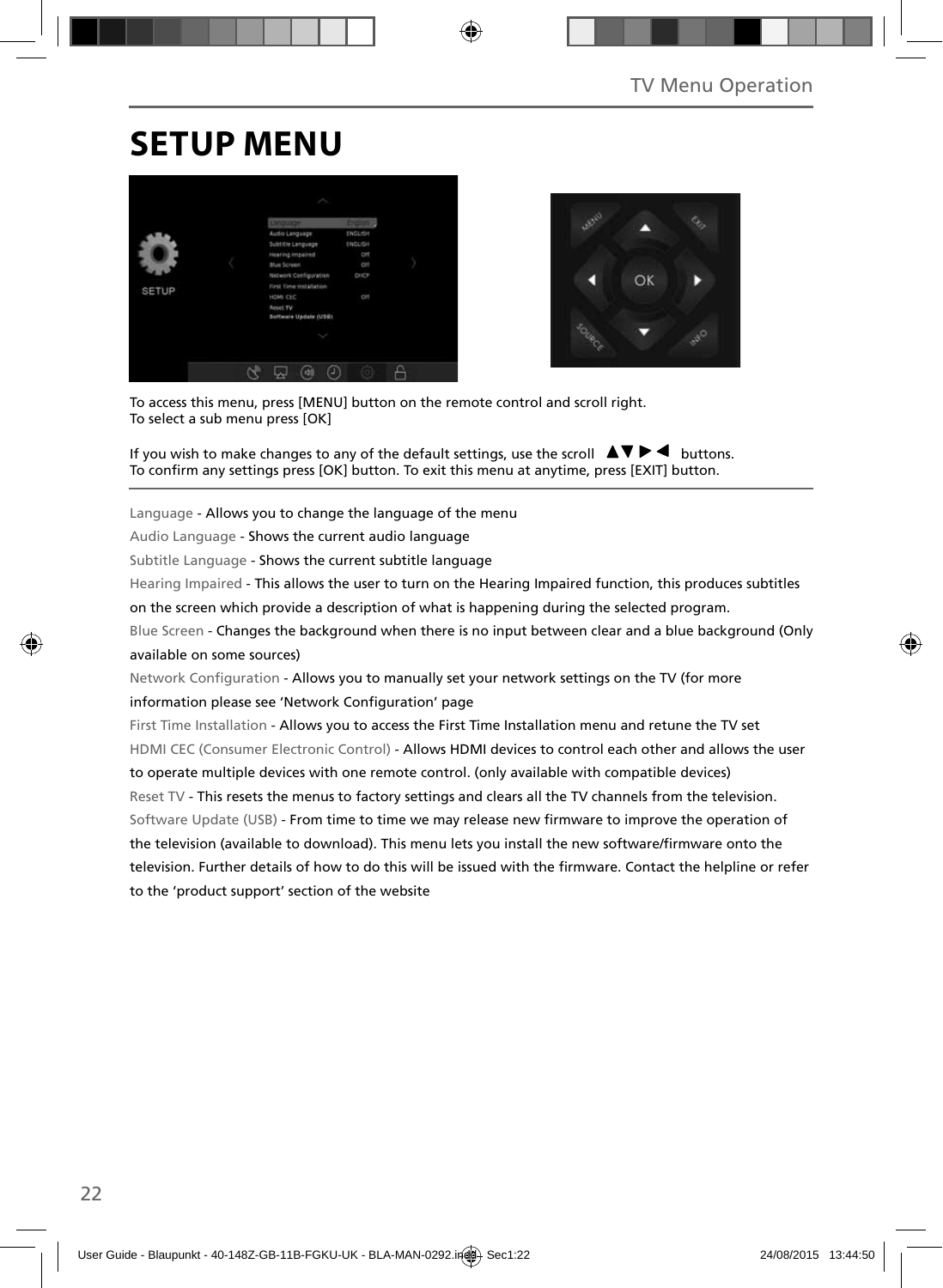## **LOCK MENU**





To access this menu, press [MENU] button on the remote control and scroll right. To select a sub menu press [OK]

If you wish to make changes to any of the default settings, use the scroll  $\Delta \nabla \blacktriangleright \blacktriangleleft$  buttons. To confirm any settings press [OK] button. To exit this menu at anytime, press [EXIT] button.

System/Hotel Lock - Allows you to lock or unlock the menu. You will be asked to enter a 4 digit password

Use the **◄** button to quit the password input or use the **►** button to clear. Default password is 0000

Change Password - Allows you to change the password

Channel Lock - Allows you to lock certain channels manually

Parental Guidance - Allows you to set the rating to block certain content based on age information

TV Button Lock - Allows you to lock the buttons on the side of the TV set

Default Source - Allows the user to set the default source. The default source is the source the TV starts on when first switched on

Default Channel - Allows the user to set a channel as the default channel on the Digital source. The

default channel is the channel the TV starts on when first switched on

Max Volume - Allows you to adjust and set the maximum volume

Source Lock - Allows you to lock the source menu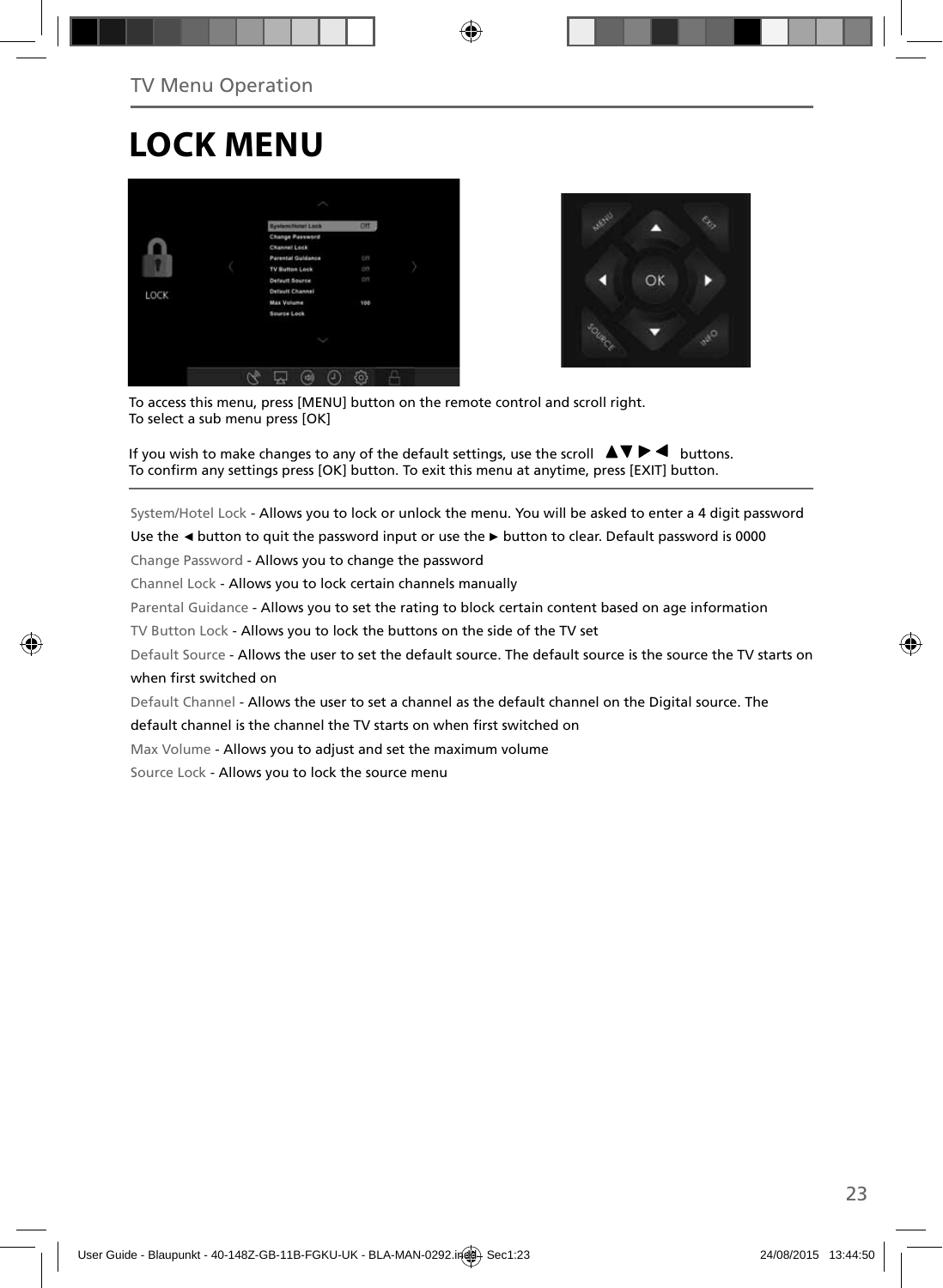## **NETWORK CONFIGURATION**

For the network configuration to work the TV will need to be connected to your home network via an Ethernet cable, with these requirements in place the TV will connect to the network automatically.

If you are looking to change the configuration to a static IP address this can be done by following the instructions below.

|       |                                                                                                                                               | ∠<br>Network         | 3<br><b>Wired Network</b> |
|-------|-----------------------------------------------------------------------------------------------------------------------------------------------|----------------------|---------------------------|
|       |                                                                                                                                               | <b>Wired Network</b> | Configuration             |
|       | <b>COLOR</b><br><b><i><u>Andre Component</u></i></b>                                                                                          |                      | <b>MAC Address</b>        |
|       | <b>SOLD</b><br><b>Extension Last governor</b><br>×<br><b>Heating Program</b><br><b>But formed</b><br>m.<br>man.<br><b>Several Listapolism</b> |                      | <b>Wired PPPOE</b>        |
| SETUP | ling Strainwaren<br>ł<br><b>STATE OF</b><br><b>Senat Die</b><br>Sollared Learn (218)                                                          |                      | Proxy                     |
|       |                                                                                                                                               |                      |                           |
|       |                                                                                                                                               |                      |                           |
|       |                                                                                                                                               | Menu                 | "Menu                     |

1) In the Setup Menu you will need to highlight and select Network Configuration.

- 2) When the Network menu appears highlight and select Wired Network.
- 3) Next the Wired Network menu will appear please highlight and select Configuration.



4) The Network Configuration menu allows you to choose between DHCP and Static.

DHCP - will automatically connect the TV to your home network (this is the default setting and is highly recommended)

Static - is an advanced option and allows you to manually change the IP, Netmask, Gateway and DNS information.

5) If the static option is chosen you will able to scroll down and manually change the IP, Netmask, Gateway and DNS information.

6) When the connection process is completed with either DHCP or Static option the Success screen will appear.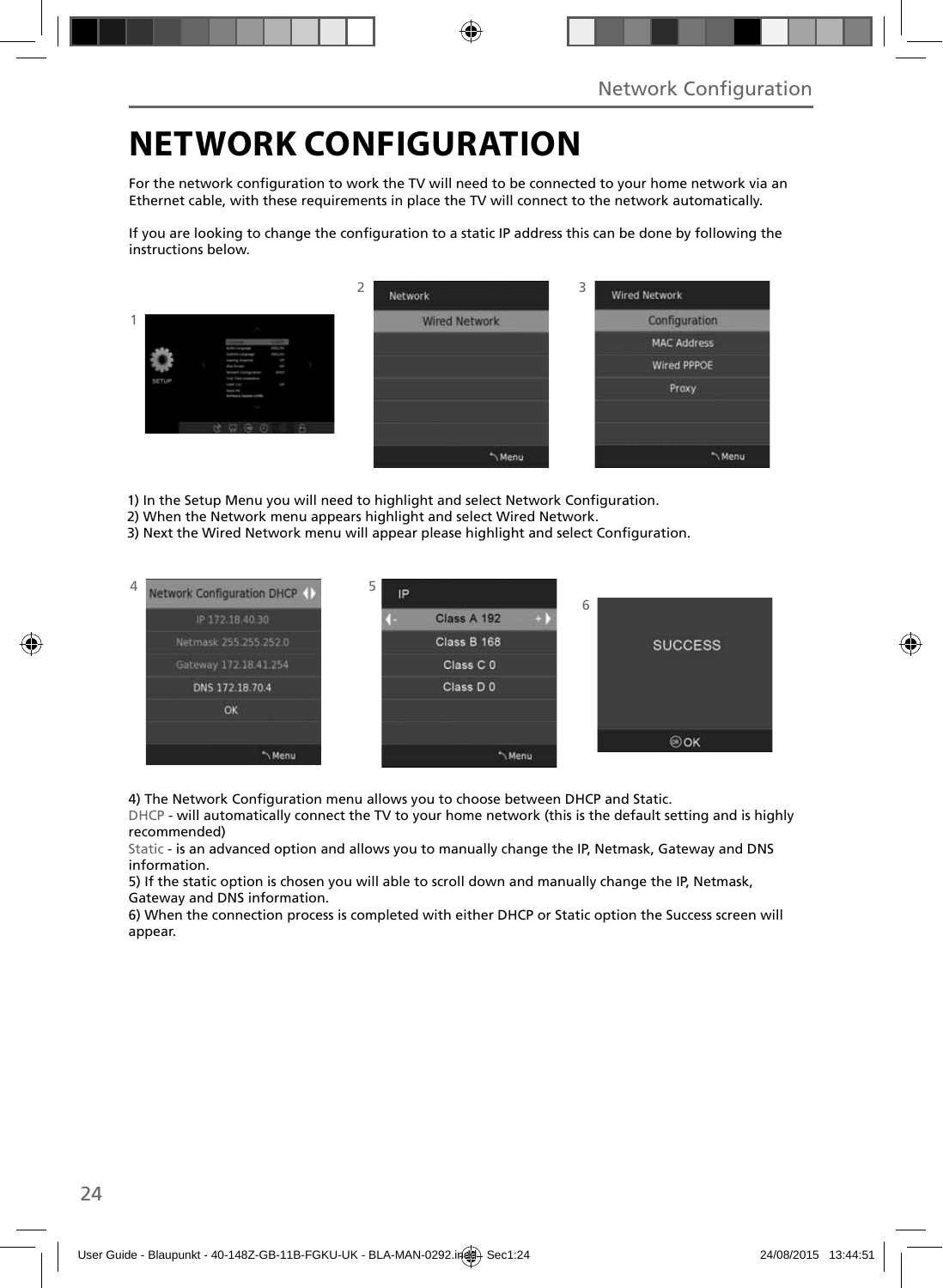## **7 DAY TV GUIDE**

TV Guide is available in Freeview TV mode. It provides information about forthcoming programmes (where supported by the Freeview channel). You can view the start and end time of all programmes and on all channels for the next 7 days and set reminders.

| 13 Iul. 2014<br>08:00 - 09:30 (1Hour30Min)                |                 | Entertainment                                             |                  |  |
|-----------------------------------------------------------|-----------------|-----------------------------------------------------------|------------------|--|
| A selection of 20 of the best love songs by male artists. |                 |                                                           |                  |  |
| 13 Jul. 2014<br>08:19                                     |                 |                                                           | 13 Jul. 2014     |  |
| 18 The HITS                                               | $08:00 - 09:30$ | 20 Love Songs From Him                                    | Now              |  |
| UKTV Britideas<br>19                                      | $09:30 - 11:15$ | The Hitlist: On Demand                                    | Next             |  |
| $20$ ftn                                                  | $11:15 - 12:00$ | Hits Chart - Today's Most Selected                        |                  |  |
| <b>TMF</b><br>21                                          | $12:00 - 13:30$ | Scary Marys: 87-07                                        |                  |  |
| Ideal World<br>22                                         | $13:30 - 14:30$ | Freaky Friday the 13th!                                   |                  |  |
| Film4<br>29                                               | $14:30 - 16:00$ | Top 20 Freaks of Pop                                      |                  |  |
| $31$ ITV2 +1                                              | $16:00 - 20:00$ | Good Charlotte's 100 Greatest Dum                         |                  |  |
| 710 BBC World Sv.                                         | $20:00 - 00:00$ | Good Charlotte's 100 Greatest Dum                         |                  |  |
| Pre. Day Next Day <b>1 Remind</b>                         | Freeview        | $\mathbf{a}^{\mathsf{T},\mathsf{p}}$<br>MOVE<br>Info Info | Exit <b>BXII</b> |  |

1) Press [TV GUIDE]. The following 7 Day TV Guide will appear..

2) Navigate through the menu using  $\blacktriangle \blacktriangledown \blacktriangleright \blacktriangleleft$ .

You can now:

View a previous day by pressing GREEN View the next day by pressing YELLOW Set a reminder by pressing BLUE

3) Press [EXIT] to exit the 7 day TV Guide

### Channel List

To view the channel list, please ensure that the TV is set to either the analogue or digital source and no menus or TV notifications are displayed.

| <b>Channel List</b>      |                                 |
|--------------------------|---------------------------------|
| 1 BBC ONE                | <b>LODGE</b>                    |
| 2 BBC TWO                | <b>LOTAL</b>                    |
| 3 ITV                    | <b>LETTA:</b>                   |
| 4 Channel 4              | $-107$ V                        |
| 5 Channel 5              | <b>Hanks</b>                    |
| 6 ITV2                   | <b>ISTAN</b>                    |
| <b>7 BBC THREE</b>       | <b>CENT</b>                     |
| 9 BBC FOUR               | œ                               |
| <b>10 ITV3</b>           | m                               |
| 11 PICK                  | m                               |
| <b>EHD SD Radio MAII</b> | $\cdot$ $\cdot$<br>Move<br>Exit |

1) Press [OK] on the remote control and the channel list menu will appear.

2) Scroll through the channel list by using  $\blacktriangle \blacktriangledown$  buttons then press [OK] to view the channel that is currently highlighted.

You can also:

View Freeview HD channels by pressing RED View standard definition Freeview channels by pressing GREEN View radio channels by pressing YELLOW View all channels by pressing BLUE

3) Press [EXIT] to exit the channel list.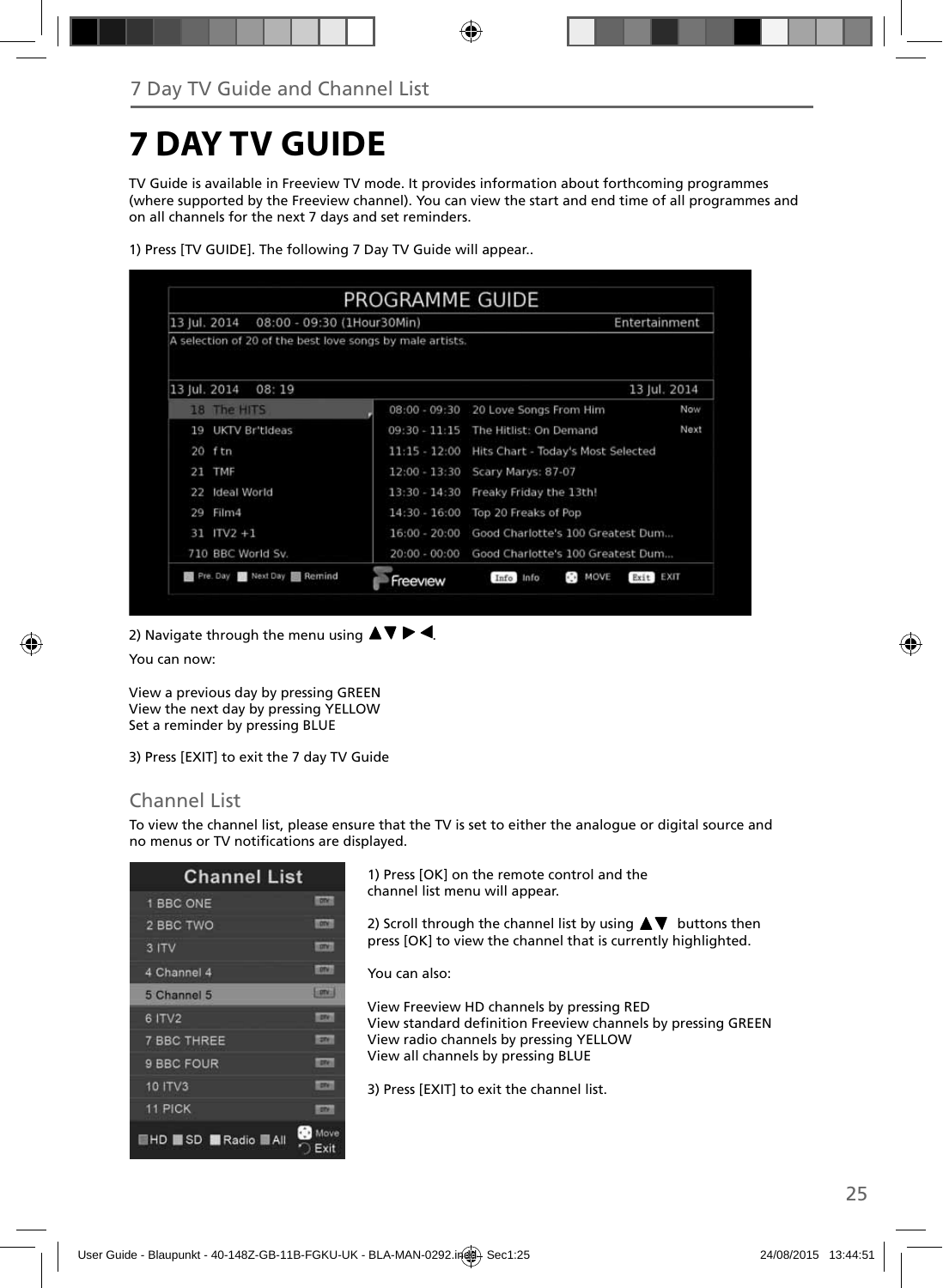## **USB MODE/MEDIA PLAYER**

USB mode offers playback of various different types of content that you have saved on your USB Memory Stick.

On switching to USB source the below menu screen will appear. The content will be divided into Photo, Music, Movie and Text based on file type.



1) You can navigate through the menus using the scroll  $\blacktriangle \blacktriangledown \blacktriangleright \blacktriangleleft$  buttons. To confirm the item you wish to play/view press [OK] button.



2) Select the drive you require. (If your drive only has 1 partition you will only see 1 item).



3) You can now access the item. Press OK to view. 4) While viewing, you can control the item by



using the remote control buttons (below) or by pressing ( i ) and using  $\triangle \blacktriangledown \blacktriangleright \blacktriangleleft$  and (OK)



Tip: If you experience a playback issue, please ensure the files being used are the correct format (example - the picture plays but no sound) See technical specification page for compatible file types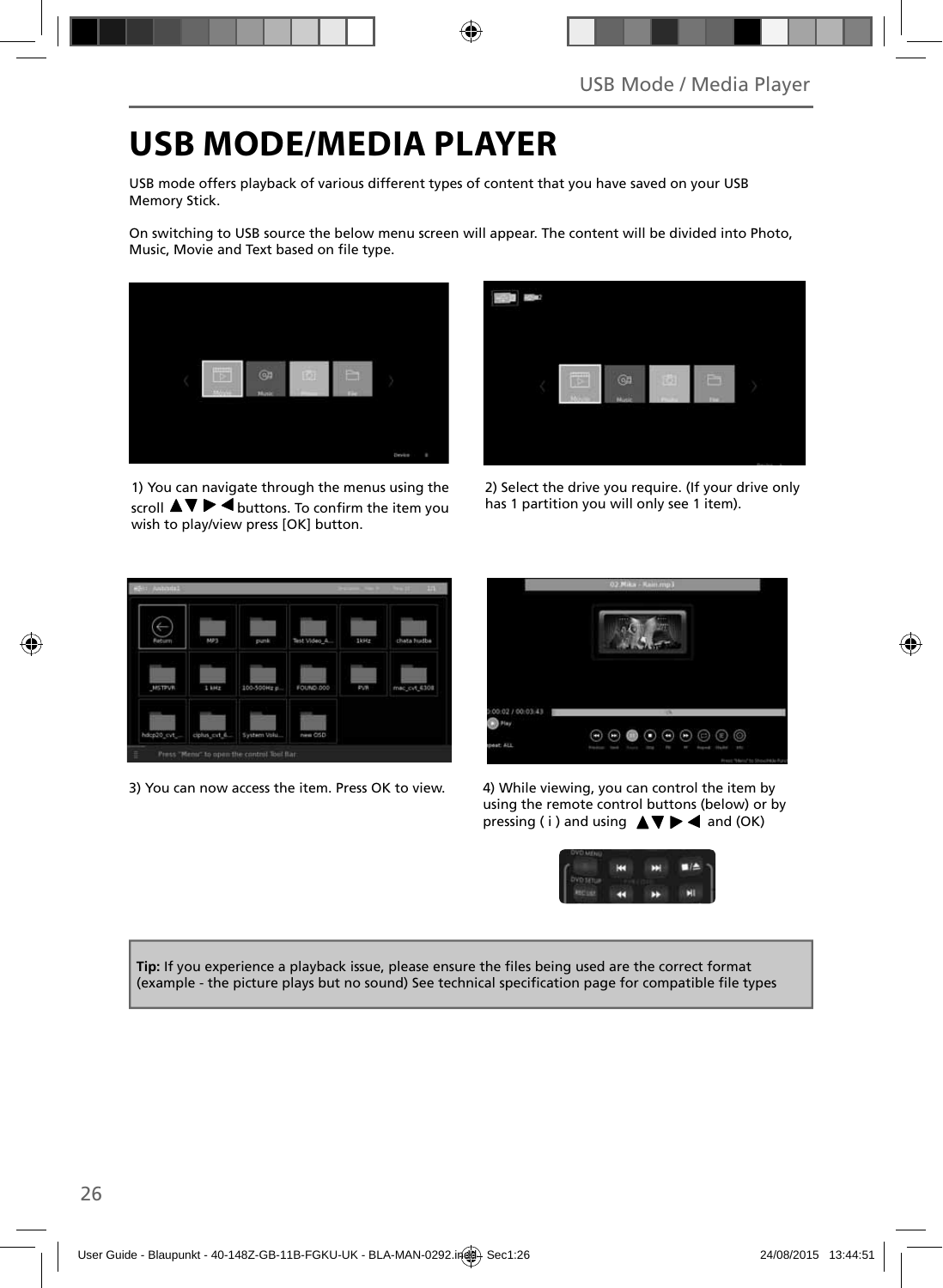### **USING YOUR TV WITH A SKY DIGITAL SET TOP BOX**

#### **Option 1) Connecting your TV to your Sky box (when both the TV and Sky Box are located in the same room)**

Depending on your Sky Box & TV model, connect either by SCART or HDMI cables (available separately) .

If connecting by SCART, select the 'Input source' on the TV as SCART. If your TV does not have SCART, please refer to 'Connections' pages in this user guide for alternative ways to connect.

If connecting by HDMI, select the 'Input source' on the TV as HDMI (if the TV has more than 1 HDMI port, ensure you select the input source to match the HDMI numbered port on the rear of the TV).

If you wish to use your Sky remote to operate the TV's functions, you will need a Sky remote control (Revision 9 or later) and you will need to program a 4 digit code into it. See bottom of this page.

#### **Option 2) Connecting your TV to your Sky box (when your Sky box is located in a different room to the TV)**

Please note, if you are adding a 'Magic Eye/TV Link' to your system so that you can use your Sky remote control to change the Sky channel in the room where the 2nd TV is located, please refer to the instructions included with the TV link/magic eye in order to ensure the RF or RF2 output on your Sky box is powered on. (The red LED light on the TV link/magic eye will light up if the RF / RF2 output is correctly set



up) If you do not have the instructions that came with the TV link/magic eye, instructions on how to do it can be found on our web site.

1) To tune the TV to the Sky box, on the 2nd TV, select the 'Analogue' input source.

2) Select the channel that you wish to store the Sky box/channel on. (If you do not use channels 1-5 because you no longer have analogue terrestrial channels after digital switchover, you may choose to select channel 1 to store the Sky box/channel, if you still have and use analogue channels 1-5, you may for example decide that channel 6 is the best option for you)

3) Press the corresponding number on the remote control to select the desired analogue channel chosen as per point 2 above.

4) On the TV remote control, press Menu. Now navigate through the menus to select Manual Tuning or Analogue Manual tuning (refer to the Tuning/Channel menu section of this user guide if necessary)

5) Manually tune in the channel (usually, the Sky box is at a frequency between 800Mhz and 850Mhz) once the Sky box/channel is found, press 'OK' to store it.

If you wish to use your Sky remote to operate the TV's functions, you will need a Sky remote control (Revision 9 or later) and you will need to programme a 4 digit code into it. See below.

**Using a Sky remote or a universal remote to operate your TV** 

**Sky remote control** - If you wish to use your Sky remote to operate the basic functions of your TV, you need to program a 4 digit code into it. Please note - you will need a Sky Revision 9 remote control (or later). **The code required for this television is 2134.** If you wish to upgrade/replace your existing Sky remote control to the latest version, you can do so on our website.

**Universal remote control** - If you wish to use a Universal remote control to operate your TV, please refer to the website for a full list of codes. (Please note we only have codes for One for All branded remote controls, if you have an alternative brand of Universal remote, please refer to the manufacturer for the code.)

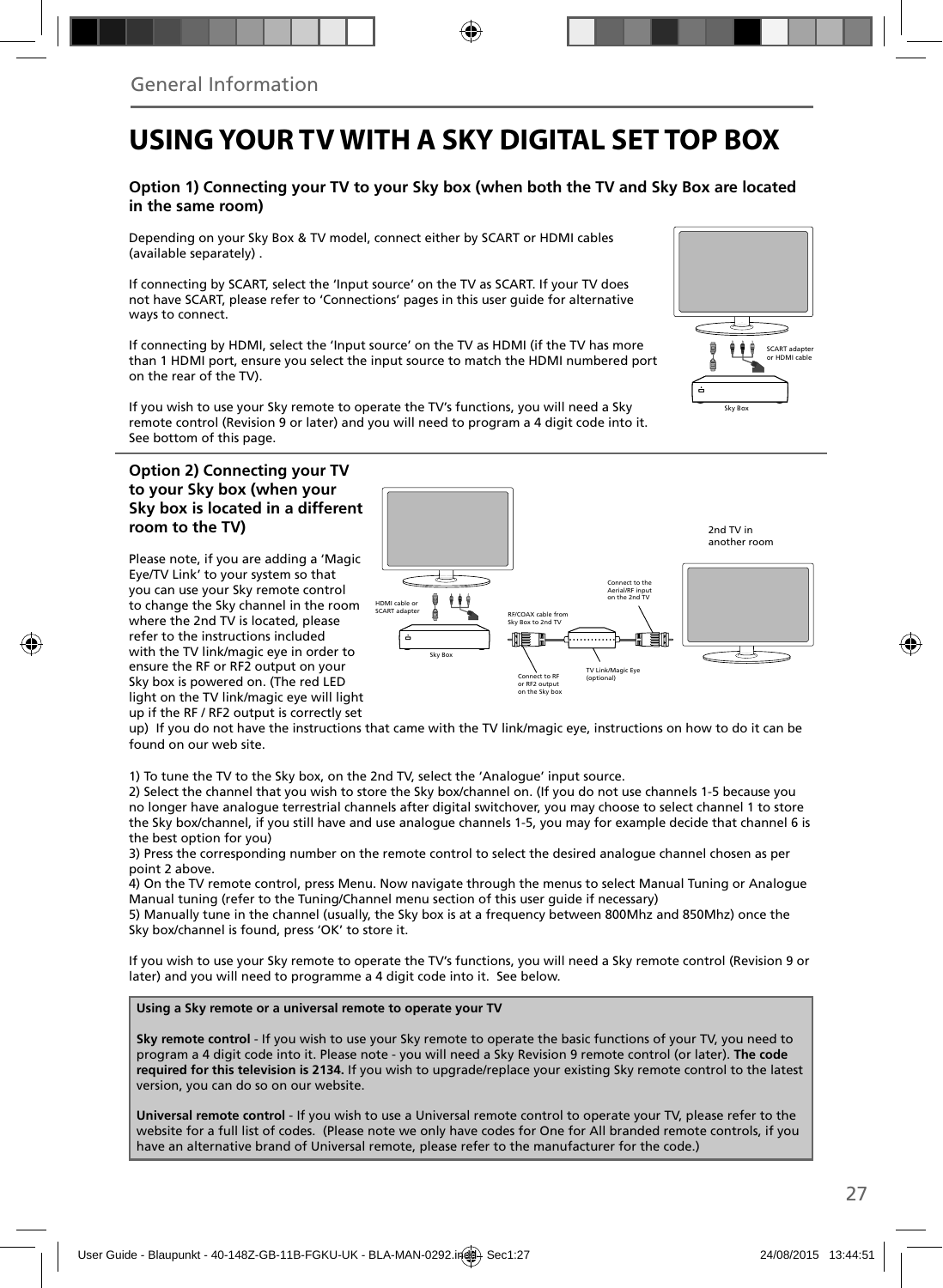## **FREQUENTLY ASKED QUESTIONS**

| General<br>(For TV models with<br>digital optical audio<br>output) | I would like to have louder<br>sound by connecting additional<br>speakers. For TV models with<br>digital optical audio output.        | 1) Use the 3.5mm headphone output and a 3.5mm to phono cable (available separately) to<br>connect to an amplifier/surround sound system. Please note this will deactivate the TV's built<br>in speakers.<br>2) Connect a digital optical audio cable from the TV's digital optical audio output to your<br>amplifier/surround systems digital optical audio input.                                                                                                                                                                                                                                                                  |  |
|--------------------------------------------------------------------|---------------------------------------------------------------------------------------------------------------------------------------|-------------------------------------------------------------------------------------------------------------------------------------------------------------------------------------------------------------------------------------------------------------------------------------------------------------------------------------------------------------------------------------------------------------------------------------------------------------------------------------------------------------------------------------------------------------------------------------------------------------------------------------|--|
| General                                                            | Why are some options in the<br>menu unavailable and greyed<br>out.                                                                    | Some options are only available in certain sources, i.e. HDMI. They are<br>unavailable in the other sources where they have no affect.                                                                                                                                                                                                                                                                                                                                                                                                                                                                                              |  |
| General                                                            | Can I stop my TV automatically<br>turning off after 4hrs?                                                                             | Yes, in the 'Time' menu settings, scroll down to Auto standby and select OFF.                                                                                                                                                                                                                                                                                                                                                                                                                                                                                                                                                       |  |
| <b>TV</b>                                                          | I have tuned in Digital TV but I<br>am not receiving any or all of the<br>channels and/or the channels I<br>receive are breaking up.  | 1) Check you are in an area that can receive Freeview/Saorview, visit www.freeview.co.uk or<br>www.saorview.ie<br>2) Check you are using an aerial that is able to receive a good digital signal. In most cases,<br>you will need an outdoor digital hi-gain/wideband aerial. In areas that have excellent<br>digital coverage, you may be able to use a loft type aerial but it is highly likely that you will<br>also need to connect a booster between the back of the TV and the TV aerial wall socket.<br>Unfortunately, to receive a good enough digital signal, it is not possible to use a portable/<br>indoor type aerial. |  |
| TV                                                                 | I have re-tuned my television<br>but when I switch it off it is not<br>storing the channels.                                          | If the TV does not save the channels when you power it off, it's likely the channel database<br>has become corrupt.<br>1) Turn off the TV.<br>2) Remove the RF/Aerial cable from the rear of the TV and then turn the TV back on again.<br>3) Using the remote control, press Menu followed by 8-8-8-8 to enter the initial setup/first<br>time installation menu.<br>4) Press OK (let the TV run the full tuning process).<br>5) Once completed, turn off the TV, reconnect the RF/Aerial cable then turn the TV back<br>on again.<br>6) Repeat steps 3 & 4.                                                                       |  |
| <b>VCR/DVD</b><br>Recorder                                         | I have connected the TV to my<br>VCR or DVD Recorder via SCART<br>but it is not recording.                                            | In addition to connecting via SCART, you should connect the aerial cable from the wall<br>socket to your VCR/DVD Recorder and another aerial cable from the VCR/DVD Recorder to<br>the TV.                                                                                                                                                                                                                                                                                                                                                                                                                                          |  |
| <b>Game Consoles</b>                                               | I have connected my<br>Playstation/Xbox to the TV via<br>HDMI, but I am not receiving<br>any pictures or sound on my<br>Television.   | 1) Ensure the TVs' source is set to HDMI.<br>2) Check your settings on your Playstation/Xbox are as per the Playstation/Xbox<br>instruction manual.                                                                                                                                                                                                                                                                                                                                                                                                                                                                                 |  |
| <b>Game Consoles</b>                                               | I have connected my<br>Playstation/Xbox to the TV via<br>Component cables (red, green<br>& blue) but I am not receiving<br>any sound. | Component cables only provide HD pictures. For the sound you will need to connect the red<br>& white audio cables on the Playstation/Xbox to the red & white phono inputs (or mini AV<br>input where fitted) on the rear of the TV. Please refer to the 'Connections' pages.                                                                                                                                                                                                                                                                                                                                                        |  |
| System Lock                                                        | I have changed the password<br>on the television and now<br>forgotten it.                                                             | There is a master password of 4711, to gain access to the TV menu and reset the<br>normal password.                                                                                                                                                                                                                                                                                                                                                                                                                                                                                                                                 |  |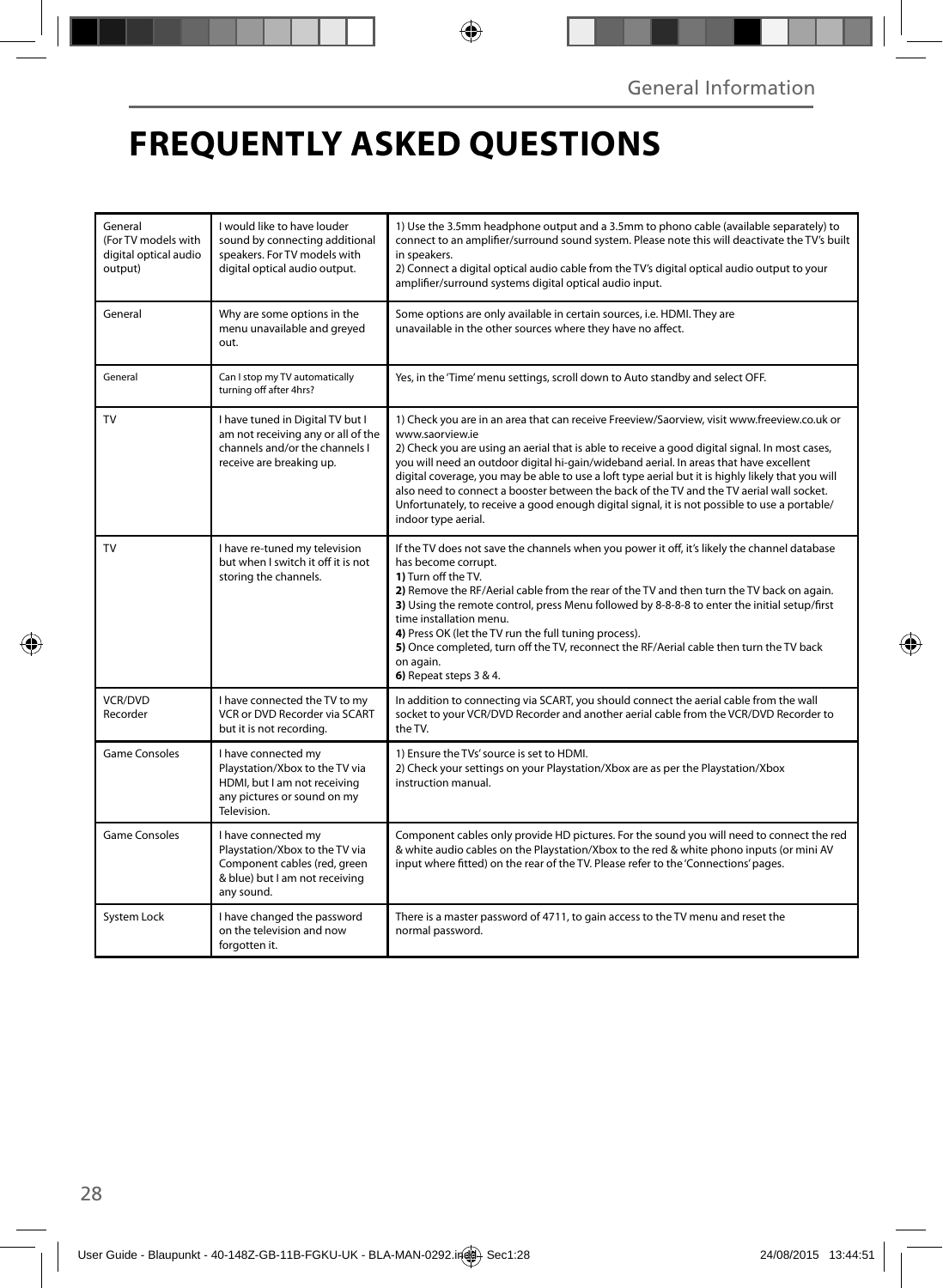## **FREQUENTLY ASKED QUESTIONS**

| USB Mode                                          | I have inserted a USB Memory<br>Key, but the TV does not<br>recognise it. | Ensure the USB Memory Key is formatted to type FAT32.                                                                                                                                                                                                                                                                                                                                                |
|---------------------------------------------------|---------------------------------------------------------------------------|------------------------------------------------------------------------------------------------------------------------------------------------------------------------------------------------------------------------------------------------------------------------------------------------------------------------------------------------------------------------------------------------------|
| USB Mode                                          | Using a USB portable hard drive<br>/ larger than 32GB.                    | If you wish to use a portable hard drive larger than 32GB, please note that it must be<br>formatted to the FAT32 file system in order to operate on this TV. Windows XP/Vista<br>computers are only capable of formatting up to 32GB, therefore, you will need a software<br>programme/utility to format larger hard drives.<br>Please refer to the website, www.umc-uk.co.uk, for more information. |
| Freeview HD<br>(For Freeview HDTV<br>models only) | <b>Lcannot access all Freeview</b><br>channels.                           | Some data channels for Freeview can only be obtained when the TV's ethernet port is<br>connected to your router.                                                                                                                                                                                                                                                                                     |
| Freeview HD<br>(For Freeview HDTV<br>models only) | I cannot find the Freeview HD<br>channels.                                | Freeview HD channels found during tuning will be placed in channel positions above 100.<br>For example, 101 (BBC1 HD), 102 (BBC2 HD) etc.                                                                                                                                                                                                                                                            |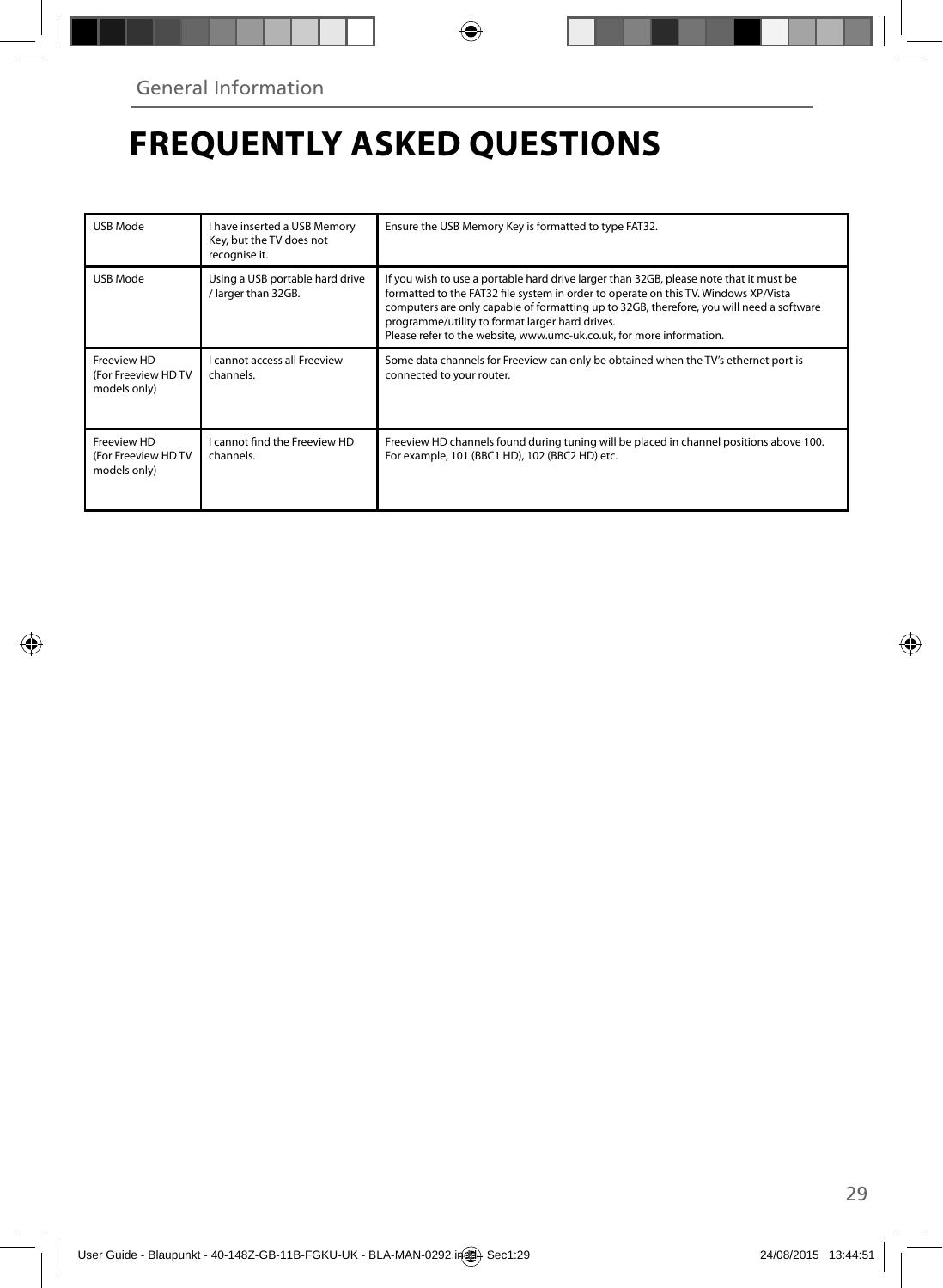# **TECHNICAL SPECIFICATION**

### **Product fiche**

| <b>Trademark</b>                                                                                    | <b>Blaupunkt</b>    |  |
|-----------------------------------------------------------------------------------------------------|---------------------|--|
| <b>Model ID</b>                                                                                     | 40/148Z-GB-11B-FGKU |  |
| Energy effiency class                                                                               | $A+$                |  |
| Visible screen size (diagonal)                                                                      | 102 cm / 40 inches  |  |
| On mode model power consumption                                                                     | 48.0W               |  |
| Annual energy consumption *1                                                                        | 70 kWh              |  |
| Standby power consumption *2                                                                        | < 0.50 W            |  |
| Off mode power consumption                                                                          | 0 <sub>W</sub>      |  |
| Screen resolution                                                                                   | 1920 (H) x 1080 (V) |  |
| *1: Energy consumption XYZ kWh per year, based on the power consumption of the television operating |                     |  |

\*1: Energy consumption XYZ kWh per year, based on the power consumption of the television operating 4 hours per day for 365 days. The actual energy consumption will depend on how the television is used. \*2: When the TV is turned off with the remote control/standby button and no function is active.

### **Additional Technical Information**

| <b>RF</b>                       | 75 ohm Antenna / Analog / DVB                                                                                                                                                                         |  |
|---------------------------------|-------------------------------------------------------------------------------------------------------------------------------------------------------------------------------------------------------|--|
| Inputs                          | 3 x HDMI, 2 x USB, 1 x SCART, 1 x VGA/PC,<br>1 x Mini Component/YPbPr,<br>1 x Mini Composite/Video & L/R Audio shared for Composite/<br>Video & Component/YPbPr,<br>1 x 3.5mm jack for PC audio input |  |
| Sound Outputs                   | 1 x Digital Optical Audio output, 1 x 3.5mm Headphone                                                                                                                                                 |  |
| Speaker / Amplifier Watts (RMS) | $2 \times 10 / 2 \times 8$                                                                                                                                                                            |  |
| Voltage and power consumption   | 110-240V 50 / 60Hz<br>48/75/90W<br>(ecomode/standard/max)                                                                                                                                             |  |
| Dimensions including stand (mm) | 929 W x 600 H x 200 D                                                                                                                                                                                 |  |
| Net weight (Kgs)                | 8.1                                                                                                                                                                                                   |  |
| <b>Wall Mounting</b>            | VESA 200 x 200 (mm)                                                                                                                                                                                   |  |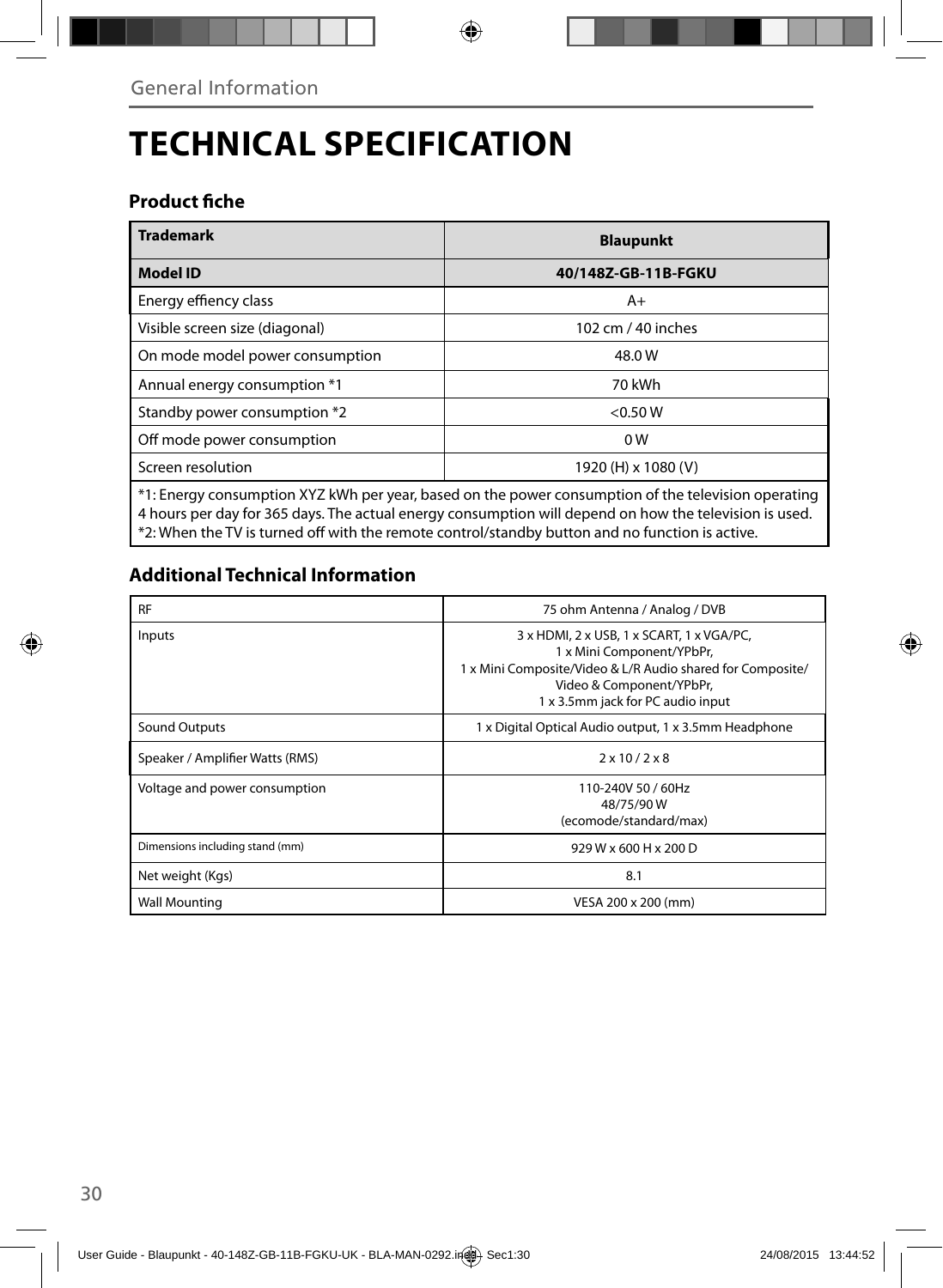# **TECHNICAL SPECIFICATION**

### **Compatible files in USB Mode**

|        |                             | Video Decoder                    |                                   |                                                              |  |
|--------|-----------------------------|----------------------------------|-----------------------------------|--------------------------------------------------------------|--|
| Media  | File Ext.                   | Video                            | Audio                             | Remark                                                       |  |
|        | .mpg/.mpeg<br>$/$ .dat      | MPEG-1, MPEG-2                   |                                   |                                                              |  |
|        | .ts/.trp/.tp/.<br>m2ts      | MPEG-2, H.264, VC1, AVS          |                                   |                                                              |  |
|        | .vob                        | MPEG-2                           | MP3, WMA,<br>AAC, LPCM,           |                                                              |  |
|        | . $mp4$                     | MPEG-4, Xvid, H.264              |                                   | Max Solution:<br>1920×1080                                   |  |
|        | .rm/.rmvb                   | Rm codec                         |                                   | Max Data Rate:<br>40 Mbps                                    |  |
| Movie  | .mkv                        | MPEG-1, MPEG-2, MPEG-4,<br>H.264 |                                   |                                                              |  |
|        | .avi                        | MPEG-2, MPEG-4,<br>Xvid, H.264   |                                   |                                                              |  |
|        | Motion JPEG                 | <b>JPEG</b>                      |                                   | Max Solution:<br>$640\times480$<br>Max Data Rate:<br>10 Mbps |  |
|        | .asf,wmv                    | VC <sub>1</sub>                  |                                   |                                                              |  |
|        | .flv/.swf                   | H.264, AVC, Sorenson<br>H.263    |                                   | Max Solution:<br>1920×1080<br>Max Data Rate:<br>40 Mbps      |  |
| Music. | .mp3                        |                                  | MPEG1/2 (Layer1<br>Layer2 Layer3) | Sample<br>Rate: 16KHz~48KHz<br>BitRate:<br>32K~448Kbps       |  |
|        | .wma/.asf<br>.ogg<br>$\sim$ |                                  | <b>WMA</b>                        | BitRate:<br>128Kbps~320Kbps<br>:8KHz-48KHz<br>Sampling rate  |  |
|        |                             |                                  | WMA pro                           | BitRate:<br><768Kbps<br>Sampling rate<br>$: -96KHz$          |  |
|        |                             |                                  | OGG                               | Sample Rate:<br>$-48KHz$                                     |  |
|        | maa/aac                     |                                  | AAC HFAAC                         | 8K~48KHz<br>Sample Rate:<br><b>Bit Rate:</b><br>24K~384Kbps  |  |
|        |                             | Progressive JPEG                 |                                   | $1024 \times 768$<br>Max Resolution:                         |  |
| Photo  | .jpg/                       | <b>Baseline JPEG</b>             |                                   | Max Resolution:                                              |  |
|        | .jpeg                       |                                  |                                   | $1920\times8\times1088\times8$                               |  |
|        | .bmp                        | <b>BMP</b>                       |                                   | Max Resolution:<br>9600×6400                                 |  |
|        | Non-Interlaced<br>.png      |                                  |                                   | Max Resolution:<br>9600×6400                                 |  |
|        |                             | Interlaced                       |                                   | Max Resolution:<br>1200×800                                  |  |